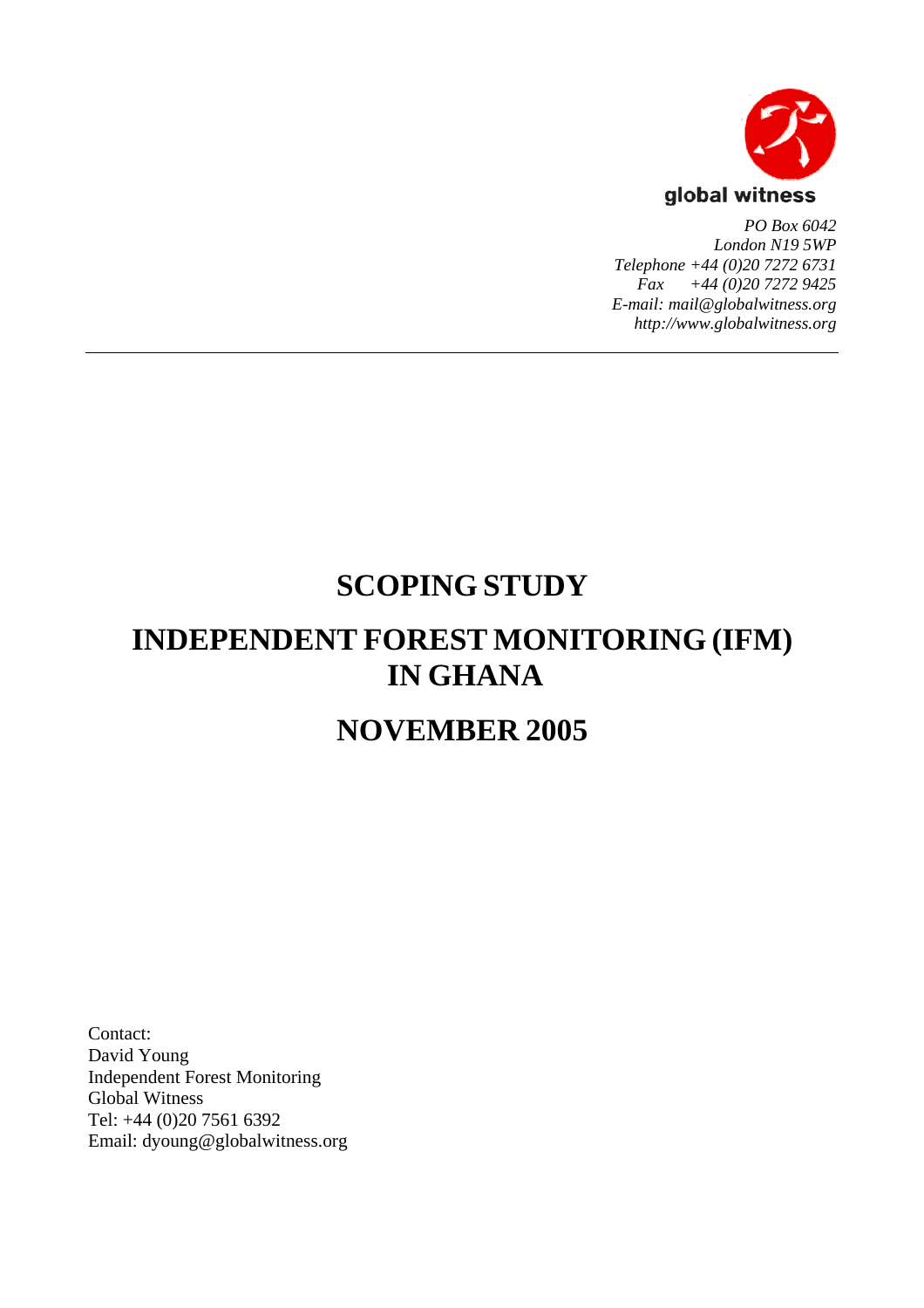# **Contents**

| 2 The relationship between the Voluntary Partnership Agreements, Verification of Legal Timber |  |
|-----------------------------------------------------------------------------------------------|--|
|                                                                                               |  |
|                                                                                               |  |
|                                                                                               |  |
|                                                                                               |  |
|                                                                                               |  |
|                                                                                               |  |
|                                                                                               |  |
|                                                                                               |  |
| 5 The relationship between an international monitor and local organisations13                 |  |
|                                                                                               |  |
|                                                                                               |  |
|                                                                                               |  |
|                                                                                               |  |
|                                                                                               |  |
|                                                                                               |  |
|                                                                                               |  |
|                                                                                               |  |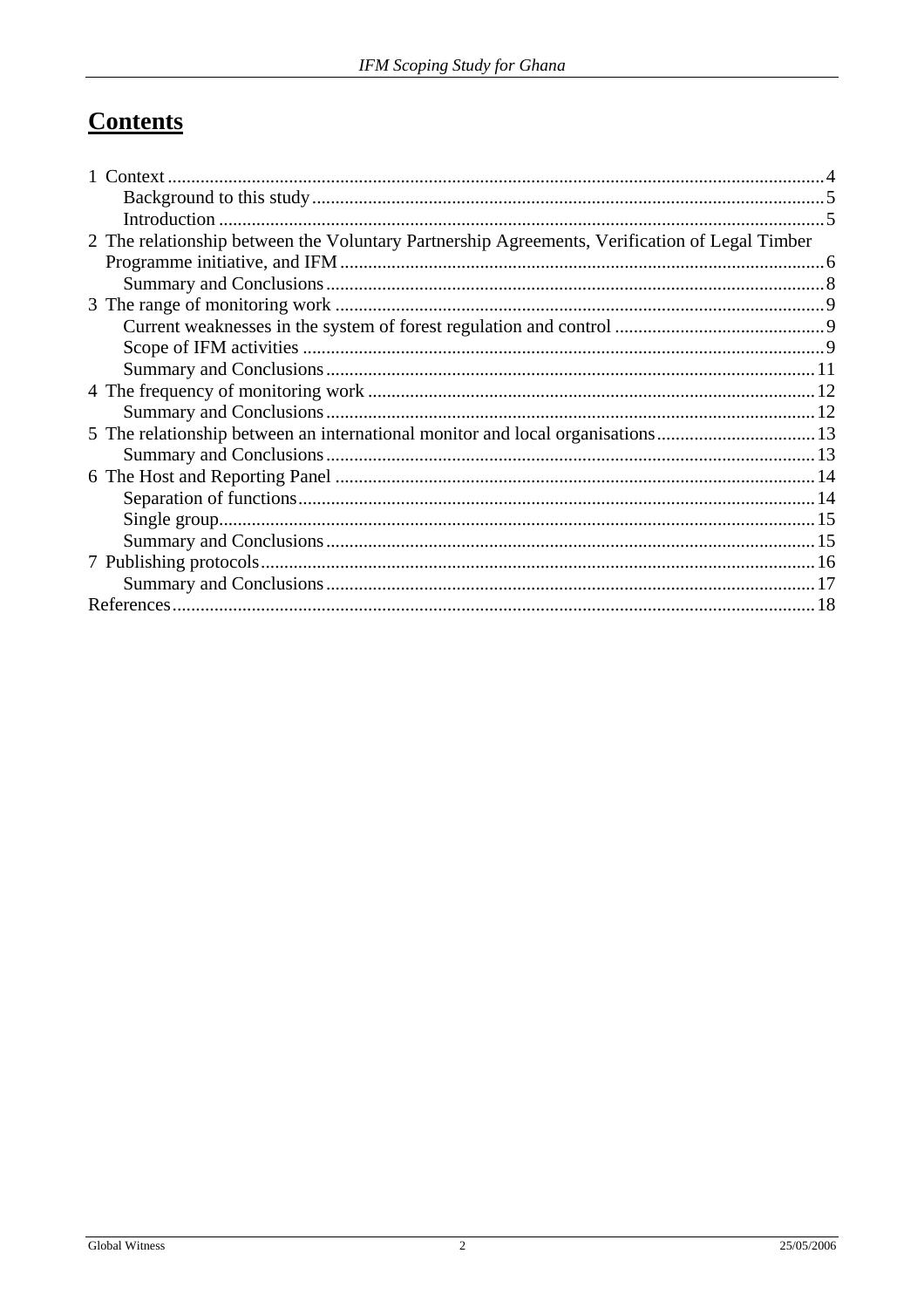# **Abbreviations**

| <b>AAC</b>   | <b>Annual Allowable Cut</b>                                                                                                                                                           |  |  |  |  |
|--------------|---------------------------------------------------------------------------------------------------------------------------------------------------------------------------------------|--|--|--|--|
| <b>CHRAJ</b> | Ghana Commission on Human Rights and Administrative Justice                                                                                                                           |  |  |  |  |
| <b>DFO</b>   | District Forest Office, the field level extent of Forest Services Division offices                                                                                                    |  |  |  |  |
| EC           | European Community, the Delegation of which in Ghana will represent the EU in VPA                                                                                                     |  |  |  |  |
|              | negotiations                                                                                                                                                                          |  |  |  |  |
| <b>EPA</b>   | Ghana Environmental Protection Agency                                                                                                                                                 |  |  |  |  |
| EU           | European Union                                                                                                                                                                        |  |  |  |  |
| ${\rm FC}$   | <b>Ghana Forestry Commission</b>                                                                                                                                                      |  |  |  |  |
| FLEG(T)      | Collectively, the Forest Law Enforcement and Governance (and Trade) initiatives in Asia,<br>Africa and Europe                                                                         |  |  |  |  |
| <b>FSD</b>   | Forest Services Division of the FC, divided into Regional and District offices, and responsible                                                                                       |  |  |  |  |
| <b>GTA</b>   | for control of logging and collection and disbursement of stumpage fees at the local level.<br>Ghana Timber Association, an industry group mainly representing small and medium-sized |  |  |  |  |
|              | companies involved in logging only.                                                                                                                                                   |  |  |  |  |
| <b>GTMO</b>  | Ghana Timber Millers Organisation, an industry group mainly representing large companies                                                                                              |  |  |  |  |
|              | with both logging and milling interests.                                                                                                                                              |  |  |  |  |
| <b>ICRC</b>  | International Committee of the Red Cross, responsible for international independent visits to                                                                                         |  |  |  |  |
| <b>IFM</b>   | prisoners, particularly in conflict areas.                                                                                                                                            |  |  |  |  |
| IM           | <b>Independent Forest Monitoring</b>                                                                                                                                                  |  |  |  |  |
| LI           | <b>Independent Monitor</b><br>Legal Instrument, the regulations issued in support of an Act of Parliament                                                                             |  |  |  |  |
| LIC          | Lumber Inspection Certificate issued by Timber Industry Development Division at the mill and                                                                                          |  |  |  |  |
|              | required to obtain an export license. Variants include VIC – Veneer Inspection Certificate and                                                                                        |  |  |  |  |
|              | OWIC - Other Wood Product Inspection Certificate.                                                                                                                                     |  |  |  |  |
| <b>LMCC</b>  | Log Measurement and Conveyance Certificate, the log transport document required to move                                                                                               |  |  |  |  |
|              | logs out of the forest. Issued by FSD and inspected at roadside by TIDD.                                                                                                              |  |  |  |  |
| <b>MFA</b>   | Ghana Ministry of Foreign Affairs                                                                                                                                                     |  |  |  |  |
| <b>MLFM</b>  | Ghana Ministry of Lands, Forestry and Mines                                                                                                                                           |  |  |  |  |
| MoF          | Ghana Ministry of Finance and Economic Planning                                                                                                                                       |  |  |  |  |
| MTI          | Ghana Ministry of Trade and Industry                                                                                                                                                  |  |  |  |  |
| <b>NGO</b>   | Non-Governmental Organisation                                                                                                                                                         |  |  |  |  |
| <b>OAG</b>   | Ghana Office of the Auditor-General                                                                                                                                                   |  |  |  |  |
| ODI          | Overseas Development Institute, a UK-based policy research organisation                                                                                                               |  |  |  |  |
| <b>PSC</b>   | Ghana Parliamentary Select Committee on Lands and Forestry                                                                                                                            |  |  |  |  |
| <b>RMSC</b>  | Resource Management Support Centre of the FC, responsible for management plan approval,                                                                                               |  |  |  |  |
|              | inventory, yield data, and pre/post harvest inspection.                                                                                                                               |  |  |  |  |
| <b>SFM</b>   | Sustainable forest management. In the Ghanaian context this is interpreted as stated in the 1994                                                                                      |  |  |  |  |
|              | Forest Policy objective: "Conservation and sustainable development of the nation's forest and                                                                                         |  |  |  |  |
|              | wildlife resources for the maintenance of environmental quality and perpetual flow of benefits                                                                                        |  |  |  |  |
|              | to all segments of society."                                                                                                                                                          |  |  |  |  |
| SGS          | Société Générale de Surveillance, a Swiss-based consulting and quality auditing company                                                                                               |  |  |  |  |
| <b>SIGIF</b> | Système Informatique de Gestion d'Informations Forestières Cameroon; the official forest                                                                                              |  |  |  |  |
|              | management database system. The SIGIF Report is an analysis of the SIGIF database, carried                                                                                            |  |  |  |  |
|              | out by Global Witness in 2004, which identified 58 companies who, according to this official                                                                                          |  |  |  |  |
|              | database, had cut beyond their yield allocation in the fiscal year 2002-3.                                                                                                            |  |  |  |  |
| <b>TIDD</b>  | Timber Industry Development Division of the FC, responsible for road-side inspections, control                                                                                        |  |  |  |  |
|              | of milling operations, and export, including collection of levies.                                                                                                                    |  |  |  |  |
| <b>TUC</b>   | Timber Utilisation Contract, since 1997 the only permit in Ghana for commercial timber rights                                                                                         |  |  |  |  |
| <b>VLTP</b>  | Validation of Legal Timber Programme, and initiative of the FC, with technical assistance from<br><b>SGS</b>                                                                          |  |  |  |  |

VPA Proposed Voluntary Partnership Agreement between the EU and a timber-producing country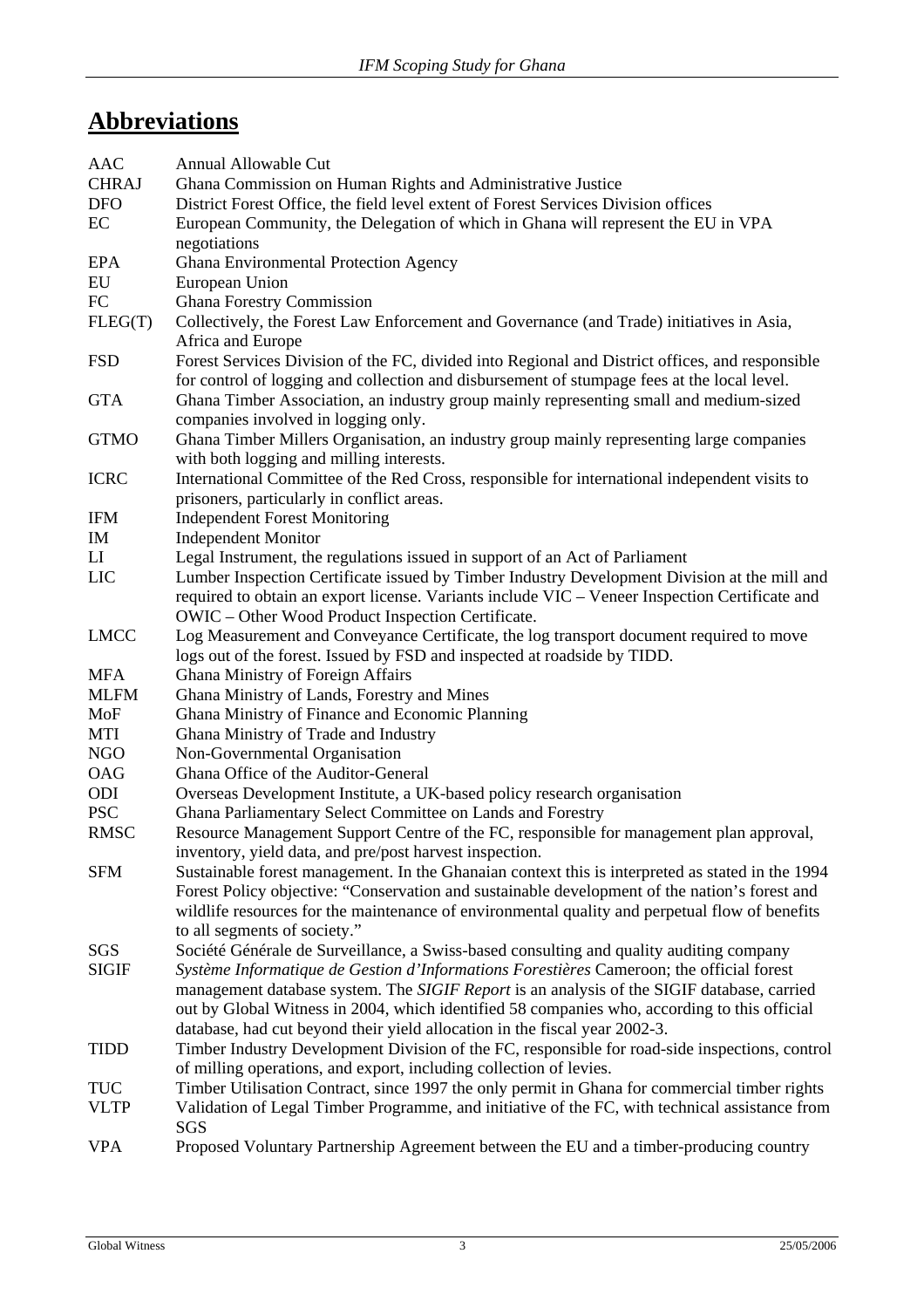## <span id="page-3-0"></span>**1 Context**

There is a growing consensus that tropical timber production in Ghana has peaked. As the resource reduces, the state comes under greater pressure from the international community, and its own citizens, to be more efficient and effective in both earning and spending state revenues. A cat-andmouse game takes place between those who persist in short-term behaviour, rushing for the last few trees of value, and those support a more 'soft-landing' approach.

It is widely acknowledged that 'rent-seeking' and 'official connivance' are endemic.<sup>[1](#page-18-0)</sup> Informal comments from either the head offices or the field level of the Forestry Commission (FC) and its Divisions typically apportion blame to each other. Without doubt therefore, whilst there are people at all levels trying to do a professional job, the FC's mandate as a whole to enforce forest law is compromised. Vested interests, perhaps from industry but also perhaps from higher level officials and political associates, have the power to direct lower-level staff to do favours. Some say there is a peculiar culture in forestry which means it has never been managed by its rules.

Thus state capture, where policy formulation and implementation is subverted to the requirements of an unaccountable elite, is apparent in the sector. The law replacing the previous administrative system of allocating concessions (Timber Utilisation Contracts – TUCs) with a competitive system has been undermined by attempts to bypass these auctions, and by resistance to the re-letting of old concessions under the new system. The consequent loss of revenue is calculated as US\$100 million per year,<sup>[2](#page-18-1)</sup> compared to the annual running costs of the FC, US\$20 million.<sup>[3](#page-18-1)</sup>

Both the FC, supported by donors, and industry are making efforts to improve governance. The former emphasise technological solutions to eliminate fraud and inefficiencies, the latter are working towards certification. In particular, a log-tracking system – currently named the Validation of Legal Timber Programme (VLTP) $*$  – which will depend less on human judgement than the current paper system, has been promoted by the FC for a number of years. However, many people feel the VLTP itself will require some mechanism by which the public can judge its credibility, and this is recognised in the FC's prospectus for the design contract: "*Best practice international experience requires that an independent third-party be appointed for the forest sector. Such a "Forestry Observer" will provide greater integrity and public confidence in the award and regulation of timber rights.*"[6](#page-18-1)

The legislative and institutional reform process has had success in creating new government regulations and institutions, but has been relatively ineffective in supporting a policy process which stimulates the imagination, builds consensus and generates the political will to move forward. Over decades, policy has focused on 'timberisation' of the resource. Legislation to implement other aspects of the 1994 Forestry and Wildlife Policy, notably relating to community rights and domestic needs, has yet to be put in place.

There have also been welcome improvements in transparency. From 2004 the FC has published figures on the distribution of stumpage fees to local beneficiaries, and this has been welcomed by communities who can now demand accountability of their local leaders who receive a share of these fees on their behalf. Local NGOs and the media have pushed for this, and improvements in the financial management systems of the FC should improve the quality and punctuality of data. The

<span id="page-3-1"></span> $\overline{a}$ \*

The VLTP Draft Inception Report describes the programme as "*a mandatory programme designed by SGS to achieve official validation of 'legal timber' i.e. validation that timber has been produced and sold legally across a producer country*" 4 . The objectives are:<sup>5</sup>

<sup>•</sup> To improving monitoring of forest resource utilisation

<sup>•</sup> To improve revenue flows

<sup>•</sup> To maintaining access to major export destinations

<sup>•</sup> To promote the merits of legality as a step towards sustainability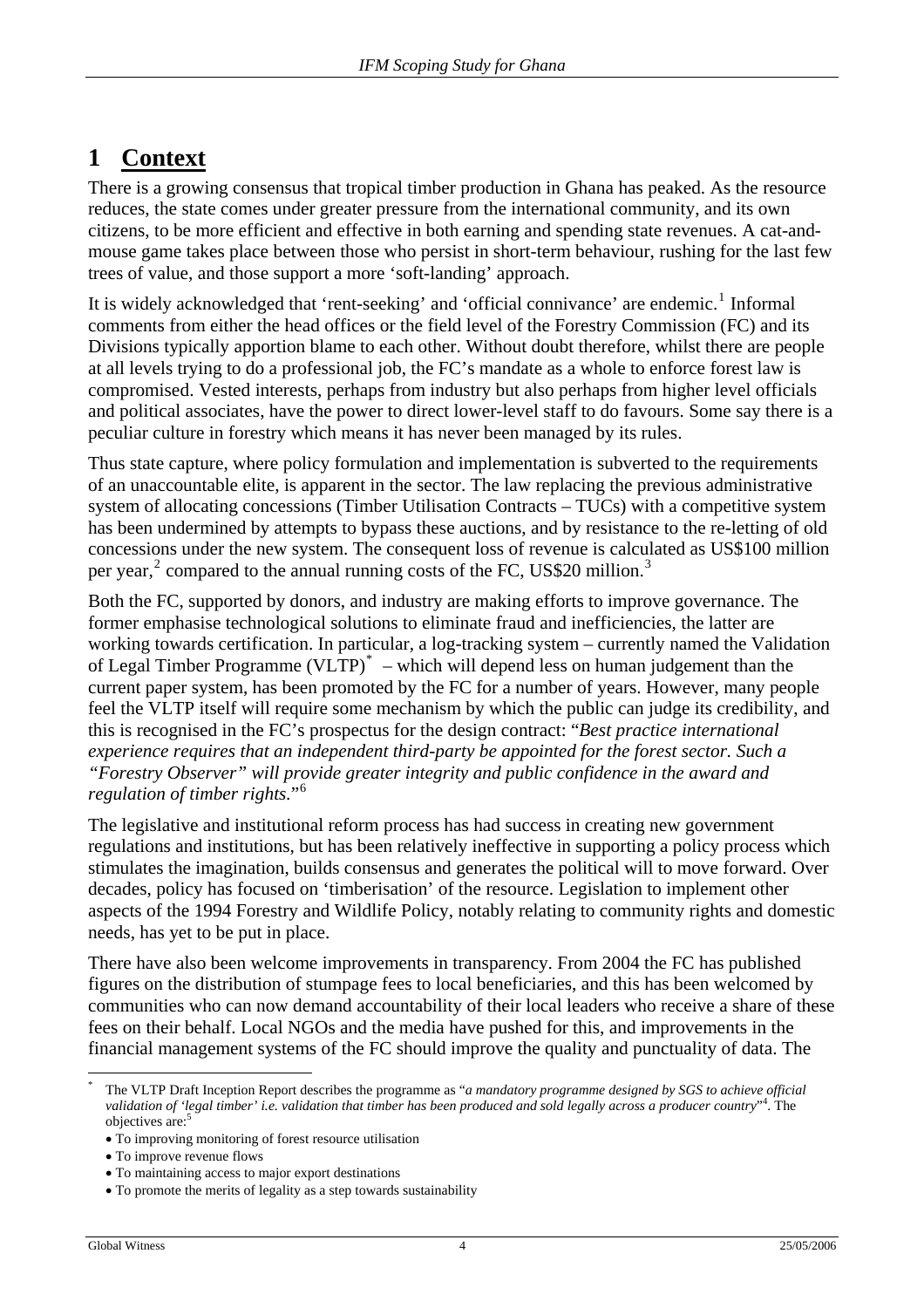<span id="page-4-0"></span>FC have also demonstrated a will to 'name and shame' companies in breach of regulations regarding payment of stumpage fees, but unfortunately political machinations have so far prevented them from doing so. $<sup>7</sup>$  $<sup>7</sup>$  $<sup>7</sup>$ </sup>

### **Background to this study**

Global Witness has offered advice and assistance on Independent Forest Monitoring (IFM) to forest authorities in Ghana since their first visit in early 2004. (Individual Global Witness staff have a much longer association with the forest sector in Ghana, since 1987.) In September 2004 a feasibility study was undertaken in conjunction with participating in a Forest Governance Learning Group workshop. The feasibility study concluded that Ghana faces serious issues in forest law enforcement, and that IFM could make a useful contribution to addressing some of these. On the one hand the forest authority is evolving out of a typical civil service command and control structure, with a tradition of not providing information, and on the other hand civil society is too weak to effectively demand it. More comprehensive, detailed, and objective information such as that provided by IFM should help to create a 'political space' in which different stakeholders would benefit from engagement with each other.

The feasibility study recommended that parliament – through the Parliamentary Sub-Committee on Lands and Forestry – host an IFM pilot / demonstration as this approach could help further a broader good governance agenda in the country. Experience suggests this is a useful, pragmatic way forward: Global Witness first started an IFM project in Cameroon on the basis of two short missions such as proposed here, before agreement on a long-term project was reached. Unfortunately, over the last year, a number of related initiatives – the Voluntary Partnership Agreements (VPAs), the VLTP, resolution of the Timber Utilisation Contract (TUC) conversions issue – have progressed more slowly than expected. In such circumstances, where "*all the timber exported from Ghana in*  the last six years has been harvested under permits that do not conform to the legal standard,"<sup>[8](#page-18-1)</sup> any individual assessments of legality based on results from independent monitoring are a foregone conclusion.

At the same time, civil society in Ghana has become increasingly effective in building consensus and making clear demands of the FC, in particular through the NGO network Forest Watch Ghana. The network is committed to the 1994 Forest Policy aim of: "*conservation and sustainable development of the nation's forest and wildlife resources for maintenance of environmental quality*  and perpetual flow of optimum benefits to all segments of society",<sup>[9](#page-18-1)</sup> and seeks to highlight where current practice is contrary to this objective. In particular, it has analysed FC data to draw attention to the failure of the authorities to realise the full market potential from those areas allocated for logging, and the consequences of this for rural livelihoods protection and the sector's contribution to overall national development. On October  $8<sup>th</sup>$ , 2005 the network printed a full-page statement in the flagship national paper with detailed legal and financial analysis,<sup>[10](#page-18-1)</sup> and has subsequently threatened to take the FC to court "*for its ineptitude in tackling issues of deforestation in the country*".[11](#page-18-1) It has also articulated clear civil society expectations for both the process and content of the VPA between the EU and Ghana.<sup>[12](#page-18-1)</sup>

### **Introduction**

This Scoping Study does not demonstrate case studies but sets out options for IFM for the benefit of those responsible for designing and funding it. It seeks to answer questions laid out in a preliminary consultant's report: *Towards the Introduction of IFM in Ghana - A Discussion Paper Commissioned by Global Witness*, written by Hon. Nayon Bilijo.<sup>[13](#page-18-1)</sup> It is based on a year of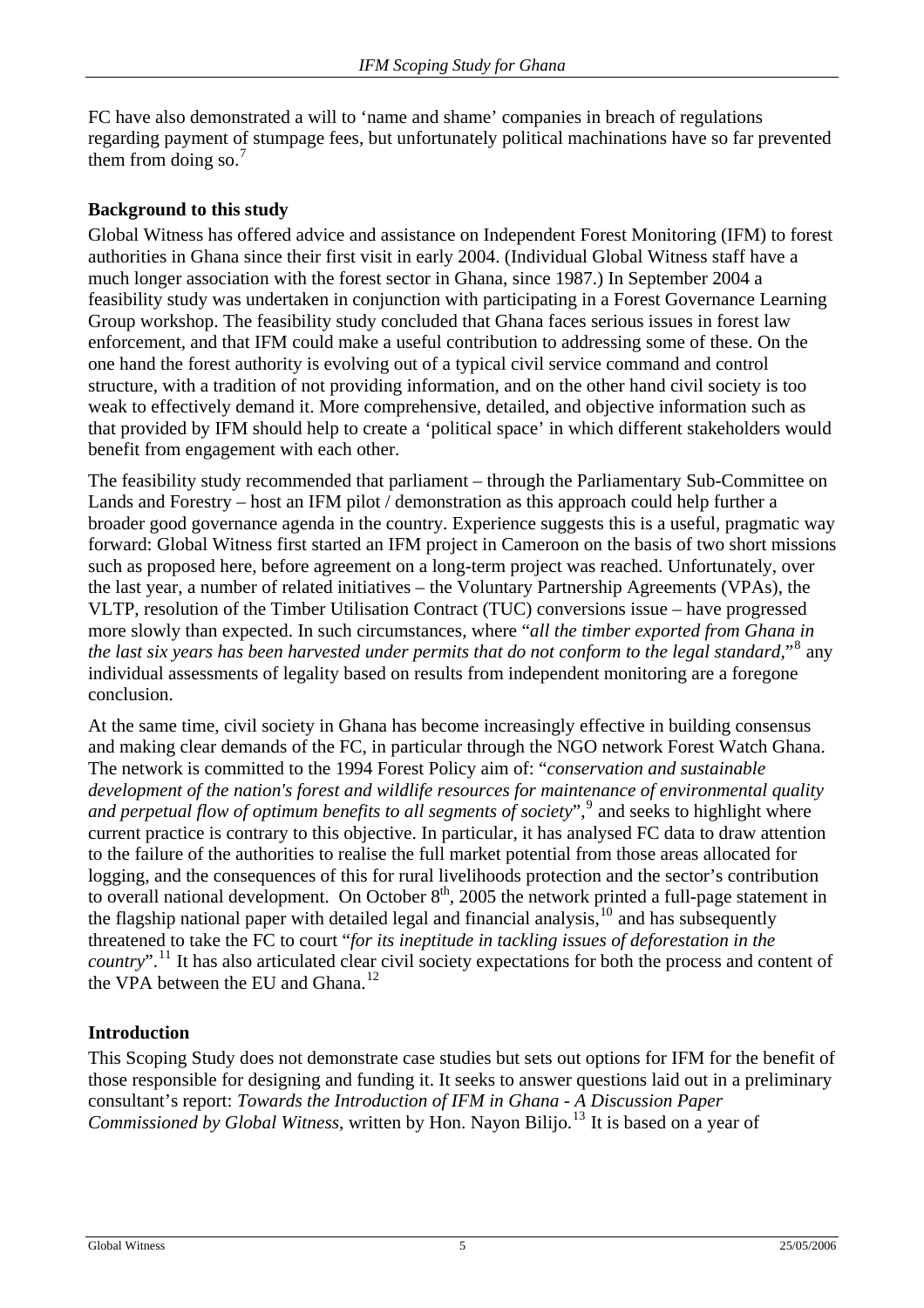<span id="page-5-0"></span>following the forest sector in Ghana, culminating in three weeks fieldwork by Hon. Bilijo and Global Witness.[†](#page-5-1)

In order to ensure local ownership and demonstrate the political readiness for IFM, the decision on the form IFM should take is the responsibility of Ghanaian stakeholders. Thus this study does not advocate for any particular approach. The document presents options and lays out the implications for these options on the following factors:

- The relationship between the VPA and VLTP initiatives and IFM
- The range of monitoring work
- The frequency of monitoring work
- The relationship between an international monitor and local organisations
- The Host and Reporting Panel
- Publishing protocols

At the end of each section, a summary and conclusions are presented.

## **2 The relationship between the Voluntary Partnership Agreements, Verification of Legal Timber Programme initiative, and IFM**

Both the VPA and VLTP are explicit in their inclusion of IFM [\(Figure 1,](#page-6-0) [Figure 2](#page-7-1)). The VPAs anticipate independent monitoring which "*aims to ensure the effectiveness and credibility of the [legality] licensing scheme by introducing a third party to monitor and report on its implementation*".<sup>[14](#page-18-1)</sup> The documentation on the VLTP states: "*The effectiveness of the whole system… needs to be monitored on a regular basis. Periodic checks should be carried out by an Independent Observer who will be able to circulate information and keep up the pressure for systematic reform*".[15](#page-18-1)

It is clear that the VPA and VLTP initiatives are vehicles for IFM, but IFM is not dependent on either. IFM monitors a system, and the same principles of IFM apply irrespective of what that system is. IFM has been effective in other countries where these systems do not exist, and had it been implemented in Ghana some years ago, it could already be informing these processes.

It is possible that the VPA, the VLTP, or both, fail to materialise. There would still be a need for IFM – calls for improvements in transparency, accountability and good governance would still be strong. These calls are strongest domestically: Ghana's people are demanding transparency and accountability in the forest sector.

The VLTP is regarded by different interest groups as 'expensive electronics for its own sake' or 'the only way to minimise the (human) contact between industry and regulator'. Some within industry, and the FSD, remain sceptical that the VLTP is necessary to meet the requirements of the VPA. The former express fears that it will be an additional financial burden, and the latter that it will fail to significantly improve law enforcement as any system is only as good as its operators. A leading industry representative suggested supporting (even funding, through the 3% export levy) IFM as a

<span id="page-5-1"></span> $\overline{a}$ † In Accra the Study Team met the Minister for Lands and Forestry, two technical staff in the ministry, the Chief Executive and two senior staff at FC, the Executive Director and two senior staff of FSD. In Kumasi the team met the Regional Manager and his deputy, the Director and three senior staff of RMSC. They also met the senior staff of GTA and GTMO. In Takoradi they met one senior staff and three other staff of TIDD, including in the headquarters, the port, and a road checkpoint. In three Districts the team met the District Manager and his staff, Range Supervisors, LMCC kiosk staff, two logging crews and the management of two mills. They also met an RMSC field team leader.

The team met eight NGO representatives and four donor officials. In total 51 people were interviewed.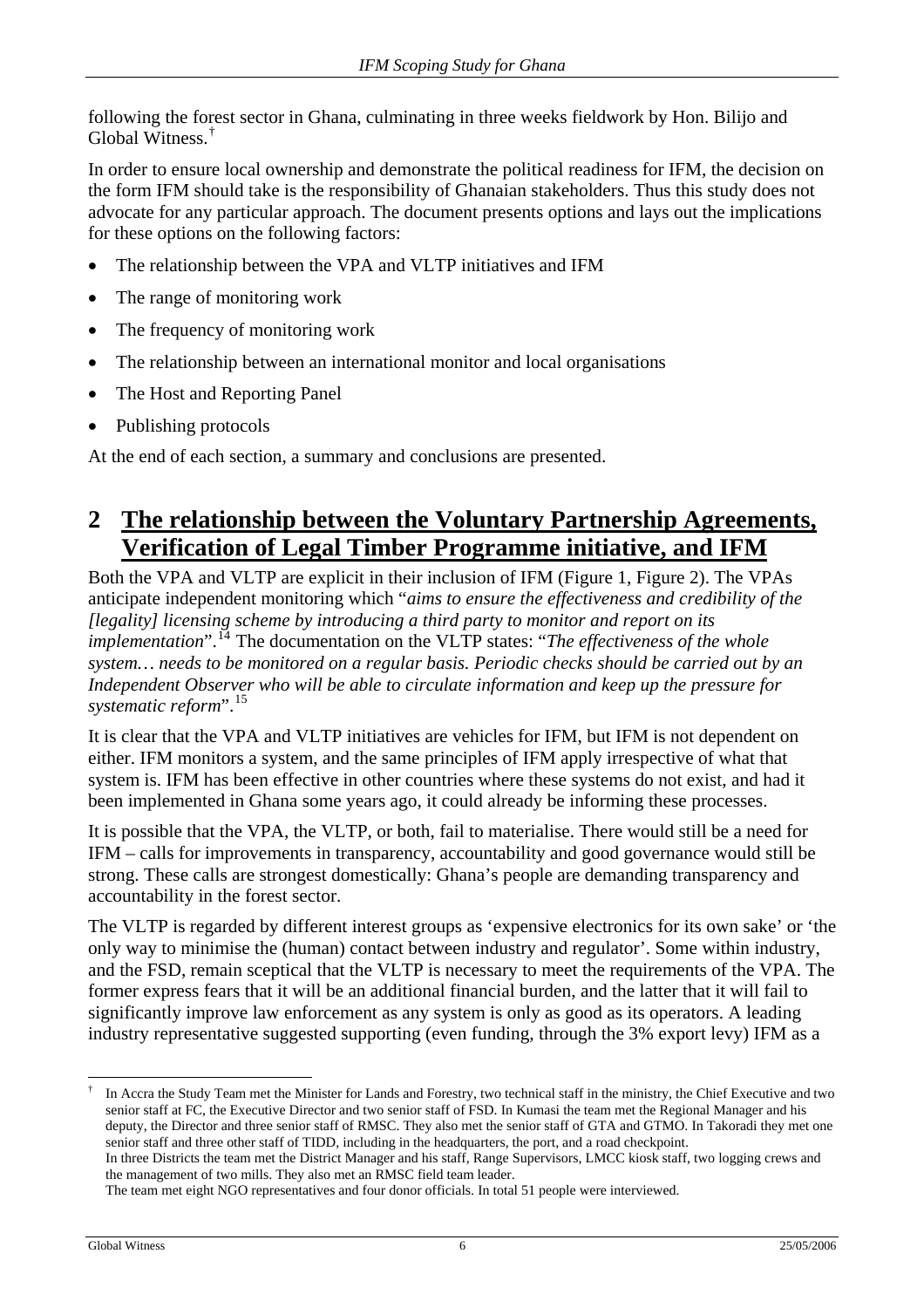way of demonstrating the veracity of the current paper-based system and therefore undermining those promoting the VLTP. Such comments display an expectation – and a need – that IFM, perhaps more than other initiatives, will be truly objective and produce independent data on the state of forest governance. Where the methodology for data collection and analysis is transparent and open to scrutiny by all, vested interests will have difficulty in contesting its findings. (The disagreement over the extent of the loss to the FC from uncollected stumpage and timber rights fees is a good case in point where an independent arbiter of the methodology and calculations used could play a useful role).<sup>[16](#page-18-1)</sup>

<span id="page-6-0"></span>

**Figure 1: VPA Design** 

In Cameroon and Honduras, where neither VPAs nor VLTPs have been introduced, monitors (either through investigations, or though regular participation in stakeholder dialogue) have contributed to:

- The dissemination of accurate but easy-to-follow information on the law and its relevant regulations.
- A transparent, official assessment of the level of legality, based on ongoing field-level experience, and the loss to the state in both uncollected fines and taxes foregone.
- Agreement on the legal process following indictments by the forest law enforcement officials against perpetrators in the forest sector, leading to development of a legal case-tracking system.
- Enhanced technical, planning and management skills of forest law enforcement officials.
- Regular, independent and objective commentary on regulations and procedures governing forest law enforcement and the performance of the forest authority, together with recommendations for improvements, in particular to day-to-day procedures.

Given how clearly the proponents of the VPA and VLTP include IFM, it is a concern that attention has not so far been paid to this element. The EC Delegation did not recognise the term 'IFM' in the Ministry of Lands, Forestry and Mines' (MLFM) list of actions towards a VPA. And industry stated that the FC had told them a single organisation – SGS – would be both verification agency and independent monitor, whereas the VLTP design clearly separates them [\(Figure 2\)](#page-7-1).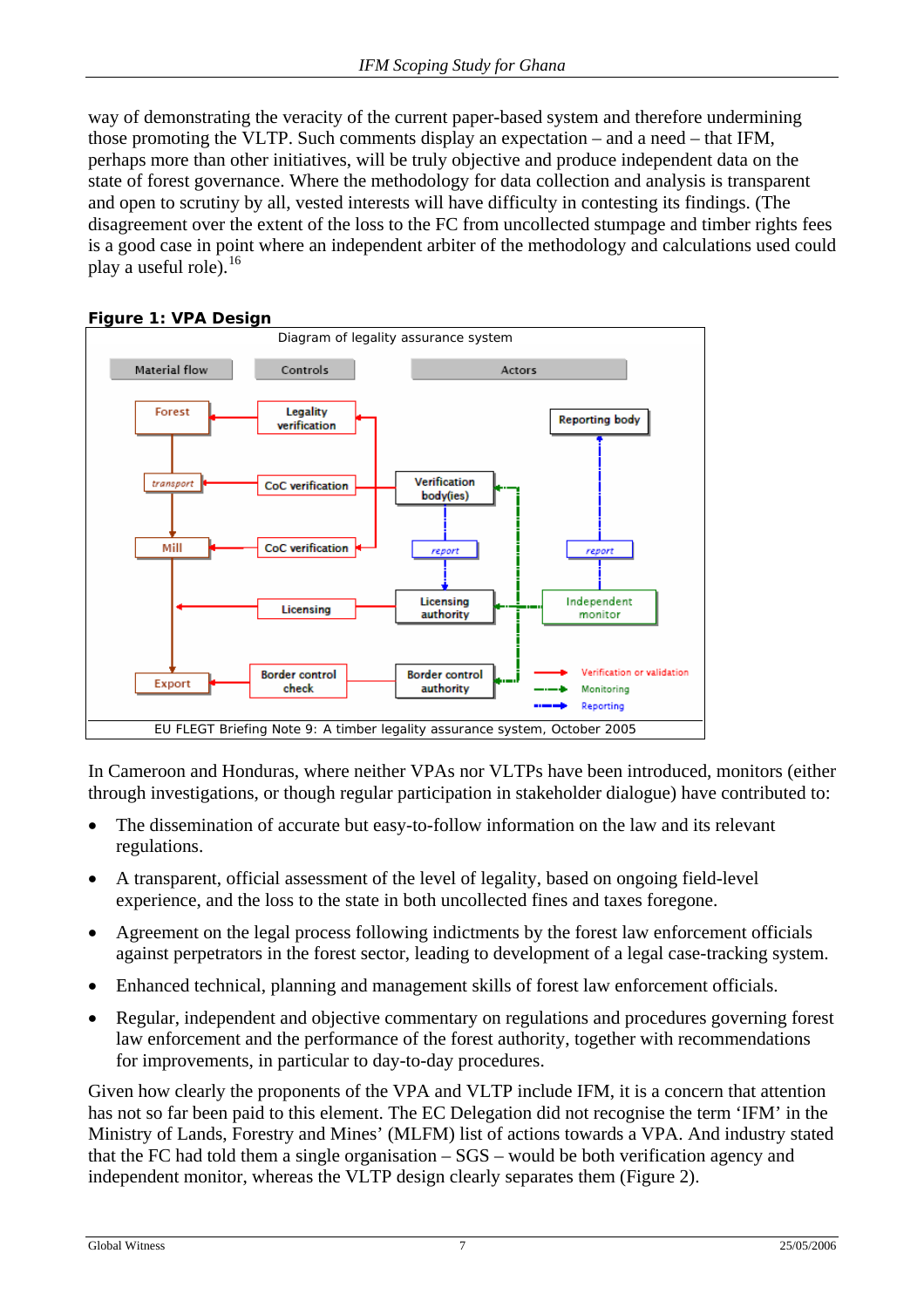

#### <span id="page-7-1"></span><span id="page-7-0"></span>**Figure 2: VLTP Design**

The MLFM's list of actions towards a VPA, published in mid-2005, appears to include the full cost of implementing the VLTP ( $\bigoplus$ .4m).<sup>[‡](#page-7-2)</sup> In contrast it provides only  $\bigoplus$ ,000 for *Piloting* IFM. If the VPA is a vehicle for IFM, it needs to be fully costed.

#### **Summary and Conclusions**

- The VPA and VLTP initiatives are vehicles for IFM, but IFM is not dependent on either. As in other countries, it would have a positive impact in advance of, part of, or in the absence of these initiatives.
- In Ghana, there is significant and growing domestic demand for transparency in the forest sector – IFM would go some way to meet this domestic agenda and is in no way limited to delivering on expectations of consumer countries.
- Current disagreements over data and analysis related to forest governance indicate both a need for IFM and an expectation that it will be independent of all vested interests. Some of these debates fall outside the remit of the VLTP, so will not be addressed by the increased objectivity the system is anticipated to bring.
- Given the expectation that the VPA will provide a vehicle, including finance, for IFM, it needs to be properly costed and then included in any package of development assistance associated with the VPA.

 $\overline{a}$ 

<span id="page-7-2"></span><sup>‡</sup> MLFM (c. July 2005) 'List of VPA Activities v3'. The document was prepared at the request of donors who require considerable lead-in time to allocate funds. Whilst indicative of thinking at the time, it was not intended to be the final word on VPA-related activities and costs. It is anticipated that future action-plans will be developed following consultation with a Multi-Stakeholder Advisory Group on the VPA. It itemises the following:

<sup>•</sup> Development of Timber Licensing Scheme (VLTP) - Procurement & installation of tracking system: €1,700,000

<sup>•</sup> Implementation of Timber Licensing Scheme (Capacity Building) - Roll out and Training of Staff & Industry: €4,700,000

<sup>•</sup> Piloting of an IFM Scheme - Field Test & Fora:  $66,000$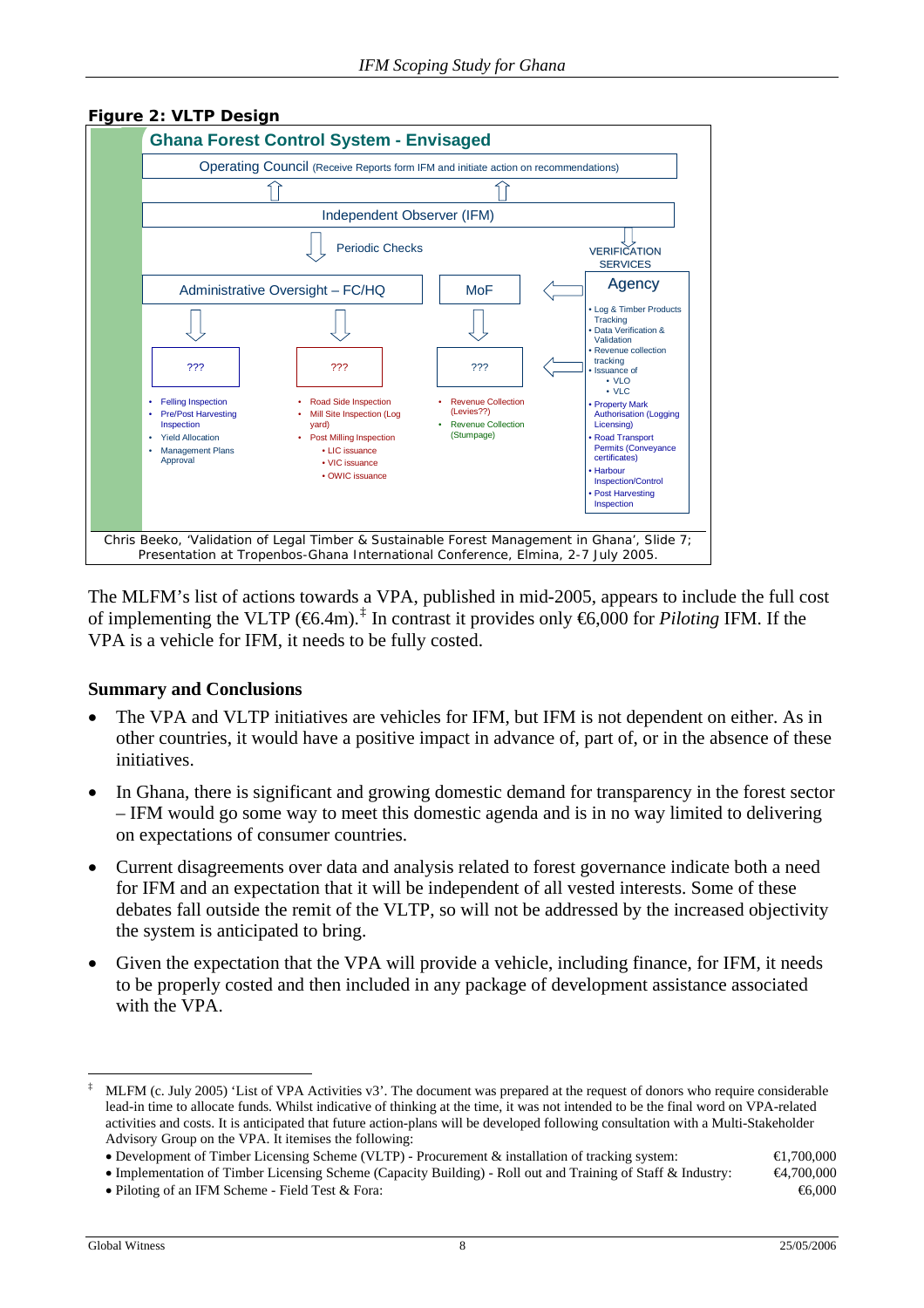## <span id="page-8-0"></span>**3 The range of monitoring work**

Different stakeholders expressed to the study team expectations that IFM would have a mandate to examine the whole product stream, from allocation of timber rights, through forest operations to export, revenue capture and benefit sharing.

### **Current weaknesses in the system of forest regulation and control**

Current weaknesses in all these stages were reported, and are openly acknowledged. Recent work on the VLTP, for example, provides an analysis of the current system of control and recognises some of the problems with it.<sup>[17](#page-18-1)</sup> However, its scope does not appear to start from timber rights allocation, nor end at benefit sharing; it concentrates on forest operations, wood tracking and revenue capture. The VLTP may therefore fail to address the following issues:

- Abuse of Timber Rights Permits, designated for non-commercial use, but since 2001 extensively provided for commercial use, may continue to take place and be regarded as 'legal' if the FC has issued the permits. $18$
- Laundering illegal logs from elsewhere into the legitimate forest reserve concessions may not be captured by the log-tracking system.
- Supply of logs from illegal or unknown sources in neighbouring / third countries could be 'legalised' unnoticed when they are 'substantially transformed' in Ghanaian mills.
- Social Responsibility Agreements, whereby a company is obliged to consult with forest fringe communities and agree a level of service or infrastructure provision with them valued at 5% of the stumpage fee, $19$  are not currently subject to effective control or monitoring.
- There is no functioning mechanism for the Service Charter of the FC as a whole, or the Performance Contracts of individual senior executives, to come under formal public review. There are targets, but the ability to meet them is not scrutinised nor the results acted upon.
- The publication of benefit distribution figures by the FC is seen as a response to 'rabblerousing', and not as part of a system of monitoring, and publication is currently over one year in  $\arccos_2^{20}$  $\arccos_2^{20}$  $\arccos_2^{20}$  It is also incomplete. In contrast to the commitment the FC has made in its Service Charter to total transparency and being financially accountable, $^{21}$  $^{21}$  $^{21}$  these reports lack detailed figures on calculated expected income, amounts requested, the actual amounts collected, the amounts disbursed, and to whom.
- The retrospective studies by RMSC (reconciliation between yield allocated and cut) and TIDD (sawmill input-output analyses) were valued by stakeholders, but it was felt that this work could be supported and expanded by IFM. Some wanted more analysis; others wanted an independent check on the methodologies used.

### **Scope of IFM activities**

In discussing the scope for a monitor, one-off studies, systematic sampling and intelligence-led activities were all suggested.

- 1. Ideas for **one-off studies** focusing on particular issues included:
	- − Checking for systematic bias in the Stock Survey and Yield Allocation processes. The law of averages suggests inventory errors should balance; the converse might indicate collusion between regulator and contractor.
	- − The long term implications of compartment opening/closing and swapping on the health of the forest, the sustainable supply of products to the market, and the revenue streams to the State and local communities.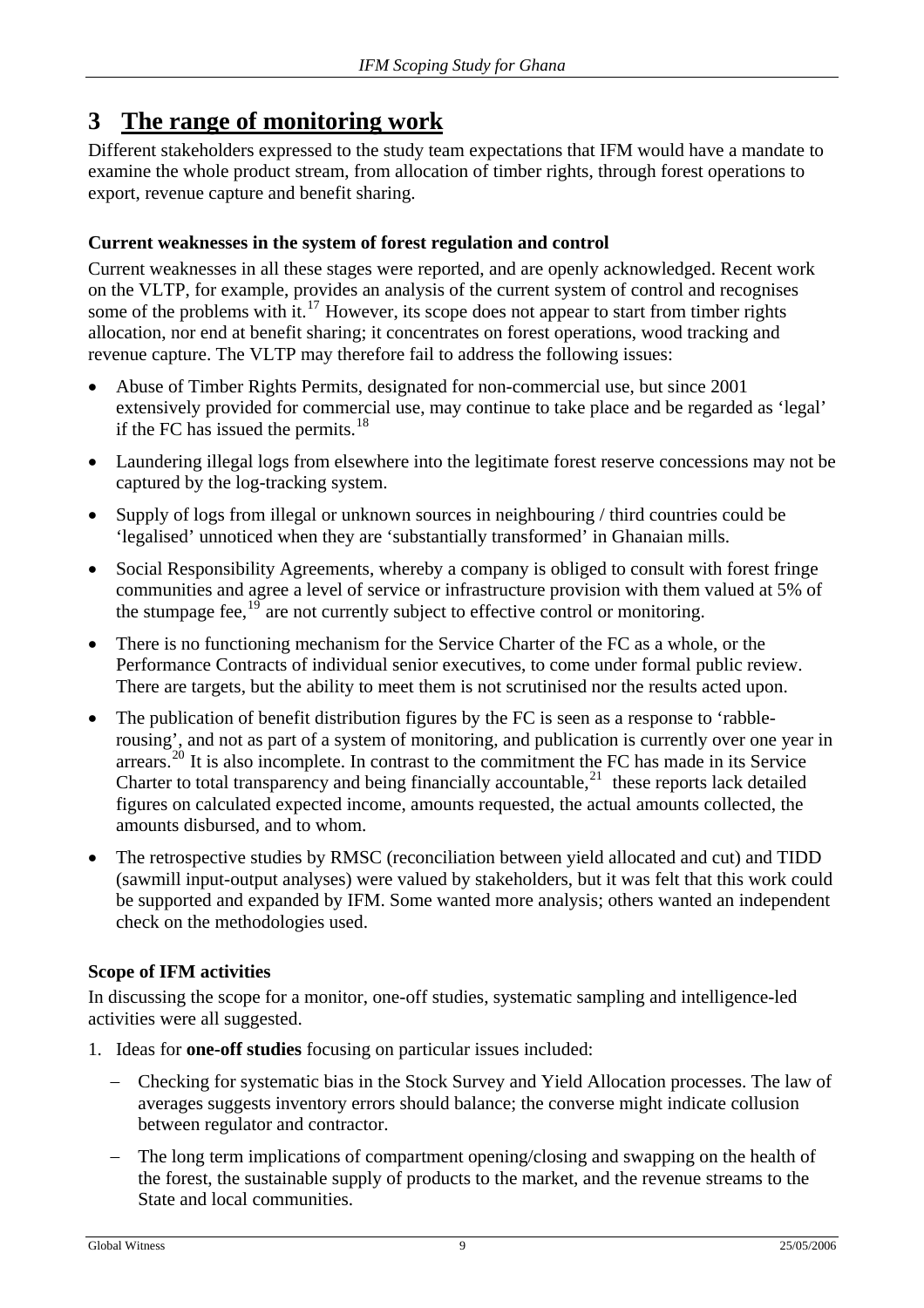- Examining and publishing the law in straightforward language on areas which appear to be unclear to field-level staff and communities. Minimum diameters, the right of the contractor to retain logs cut illegally on his concession, and the location and purpose of LMCC kiosks are examples. The monitor in Cameroon did this in 2003.
- − Critical analysis of input-output studies, to test methodology and inform TIDD and FSD where controls need to be tightened. Over time this would provide evidence of improved milling technology and recovery rates.
- − Analytical studies aimed at identifying flaws in the system of control, understanding the mechanisms of timber laundering, and examining trends in cross-border trade, for example.

TIDD or RMSC, or independent Ghanaian groups should be encouraged to carry out some of these studies before an international monitor is tasked with them. They might also be undertaken jointly with such groups. The monitor's contribution might be an independent check on methodology, interpretation and publication of the results in a popular format, and presenting the implications of such studies to decision-makers. The *SIGIF Report* in Cameroon is a good example<sup>[22](#page-18-1)</sup>, as is the reader-friendly legal guide for Cameroon.

Some of these studies could be carried out prior to the contracting of a long-term monitor. They would inform the design of long term IFM (as well as the VPA and VLTP) and bring immediate transparency to the issues examined.

- 2. **Systematic work** might include:
	- − Reverse timber-tracking, by taking a sample of the 500,000m<sup>3</sup> exported each year and testing the system by tracking it back to the forest.
	- Spot-check visits to a sample of concession areas and sawmills.

The sampling mechanism needs to be justified and transparent, to counter accusations of bias.

The risk with systematic activities alone, like audit processes generally, is that you are only 'checking for what you expect', and forgetting to 'look for what you don't expect'. For example, reverse timber-tracking may be blind to the possibility that timber laundering is effective.

- 3. **Intelligence-led activities** would complement these two approaches. These would follow up on the three main areas of concern in any system:
	- − Bad data input, such that from the start, the system is using inaccurate data (e.g. the possibility that fraudulent permit allocation or timber laundering might be too good to be caught out by electronic tracking).
	- − Breaks in the chain of custody (e.g. documents are being used more than once, or timber is reaching mills without appropriate checks at all required checkpoints).
	- − Due diligence in corrective actions: examining the way in which inevitable anomalies detected by the system are rectified.

In doing so, the monitor's role is to seek to uncover systemic problems which allow flaws and irregularities to happen (Box 1). Individual cases will need to be investigated in order to demonstrate systemic weaknesses, but to counter accusations of bias the monitor must provide a justification for singling out particular cases. Particular attention might be paid to high profile cases which would have a deterrent effect on the sector as a whole.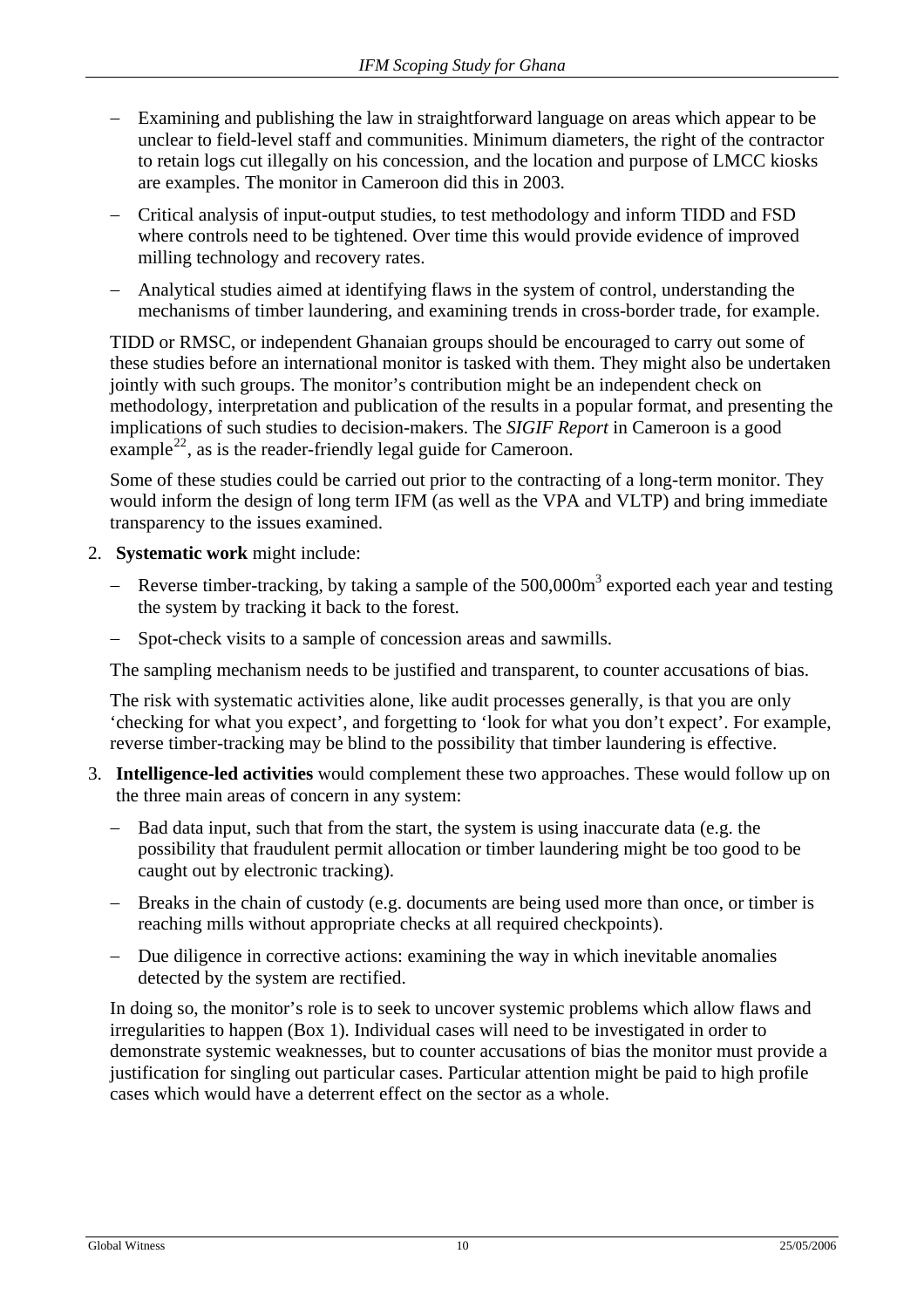#### <span id="page-10-0"></span>**Box 1: Tree measurement irregularities**

Anecdotal evidence on off-reserve stumpage fees is a good case in point for an investigation.  $§$  Off-reserve, tree diameters are often less than the minimum acceptable diameter." So officials, when undertaking yield allocation work, have been reported as mis-recording the trees they agree to be cut as being over the minimum diameter. There are a number of potential outcomes from this:

- Trees are cut which are deemed 'undersize', with consequences for the sustainability of the forest. (Whilst this may be less of an issue in the long term as SFM is explicitly not a policy objective off-reserve, it mitigates against those landowners wishing to extend the period of timber production on their off-reserve areas).
- Stumpage fee forecasts, necessary for FC financial planning and management, are overestimated. This leads to disputes between different vested interests on the stumpage fee owed to the FC at any one time.
- As the trees are cut, officials responsible for controlling the log flow to the mill and for export either have to maintain the pretence, or challenge their predecessors.
- There are calls for revision to the rules governing minimum diameters, although one rule for minimum diameters on-reserve and another for off-reserve may result in a further set of loopholes.

Under the objectives of IFM, clearly an investigation is required to look into the extent of the problem and the ways in which it operates. This would require gathering primary evidence in the field, and presenting individual cases to demonstrate the overall findings from the investigation. Any subsequent action by the concerned authorities could address all these issues: correcting anomalies in the law and control procedures; differentiating between infractions of the law by loggers and non-compliance with the regulations by officials; and developing initiatives to encourage landowners to increase active management of offreserve areas for medium- and long-term timber production and environmental services.

#### **Summary and Conclusions**

- To provide public credibility to Ghana's efforts to meet FLEG(T), and domestic objectives on legality and governance in the sector, any IFM project design needs to provide the monitor with the scope to investigate the full range of activities. These start from permit allocation, and encompass harvesting operations and benefit distribution. The monitor must have the mandate and flexibility to investigate systemic weaknesses wherever they appear, and not be overly bound by a set list of annual felling operations or wood tracking anomalies, for example.
- A narrower scope may meet one set of objectives (for example, trade with the EU, through monitoring legality licenses) but this is not sufficient to meet the broader objectives of the FLEG(T) initiatives, and in particular the VPA.
- Similarly, monitoring investigations must be of sufficient detail and depth to introduce genuine transparency to case studies. This is essential in order to demonstrate objectivity and independence in findings and recommendations: "*The IM should be required to publish and disseminate validated findings systematically*" in order that "*the relevant national and international publics have faith in the credibility of the verification decisions delivered*".[26](#page-18-1)

<span id="page-10-1"></span> $\overline{a}$ § In Ghana, the forest estate is divided into Forest Reserves and off-reserve areas. Establishment of Reserves – with a largely protective function – was the original purpose of the Forest Department when it was established in 1909. However, post-war demand for timber in Europe led to a switch to 'maximum productivity on the basis of sustainable yield' in the 1948 Gold Coast Forest Policy. In the same policy, the off-reserve area, whilst still well-stocked, would gradually shift to non-forest use 'utilising its supplies to the utmost prior to their destruction by farming'.<sup>23</sup>

<span id="page-10-2"></span>There are "varying minimum diameter limits of (50), 70, 90 or 110 cm depending on the species"<sup>24</sup> and "the same diameter restrictions apply off-reserve as for on-reserve."<sup>25</sup>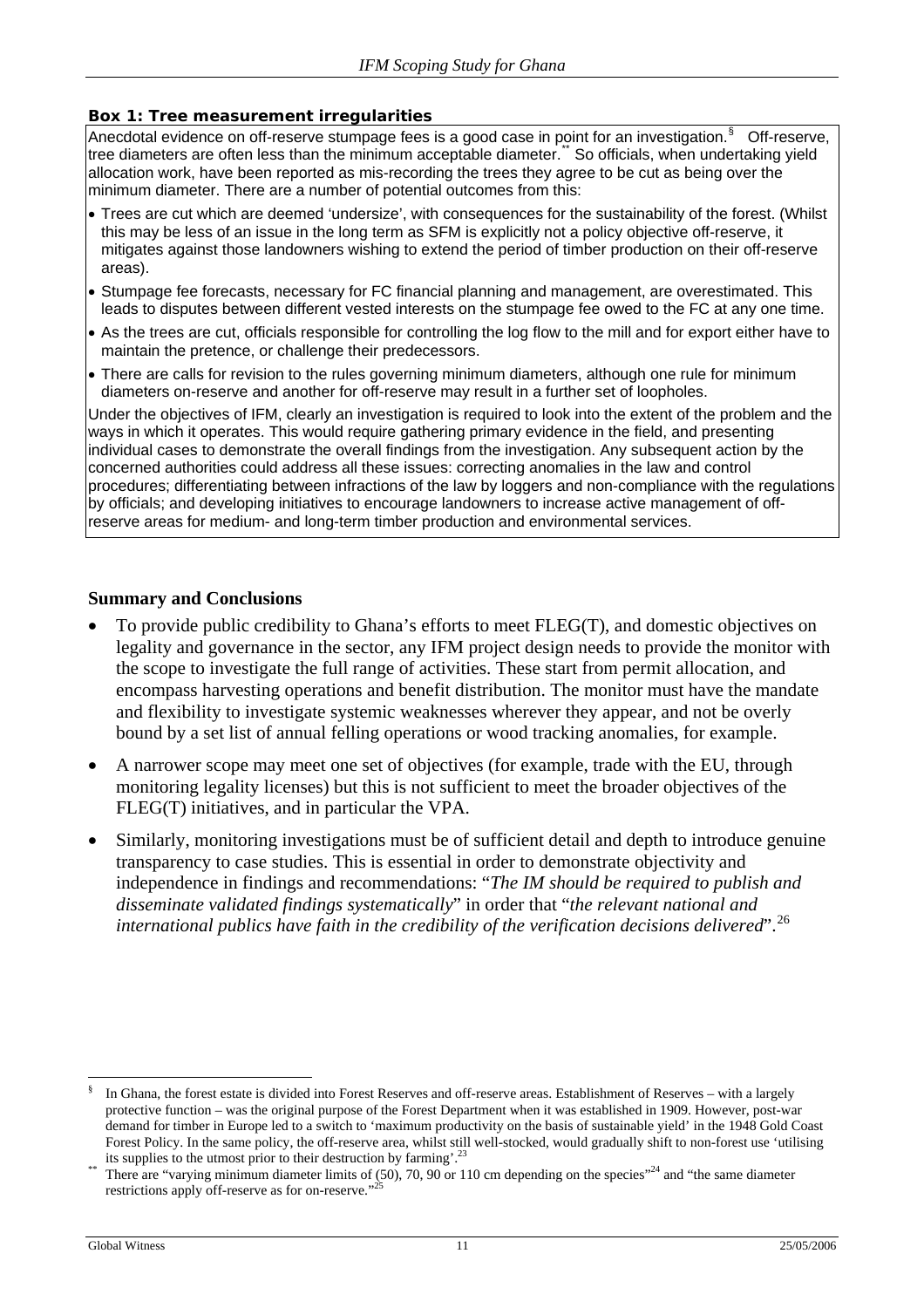## <span id="page-11-0"></span>**4 The frequency of monitoring work**

### **Box 2: Smooth operations**

*"[The FC Service Charter] is a genuine way of making the needs and interests of the stakeholders we serve our priority and of working towards a truly accountable and responsive Forestry Commission."[27](#page-18-1)*

The Study Team visited three Districts, and at all times carried a letter of introduction from the Chief Executive of the FC. For each visit, the team first obtained agreement with the Regional Office, who were to inform the District Manager that the team would be visiting. This actually happened only once. One of the other District Managers was particularly resistant to the team. On arrival in each District, the team expressed their desire to see the whole process from forest through checkpoints to mill. In two Districts the team were helped to do this. In one District they were told this would not be possible, but the reasons were not substantiated. Such a lack of openness inevitably raises suspicions.

The description in Box 2 fits with previous experience that at the introduction of IFM, the monitor needs to 'show its face', through the dissemination of publicity material and direct meetings. Awareness of the existence of a monitor alone is likely to have a positive impact on governance (this was seen in Honduras). Only after the monitor's mandate is made public and clear can it assert its right to arrive unexpectedly, and visit any part of the forest/mills. (The International Committee of the Red Cross / Red Crescent operates in this way in undertaking prison inspections).<sup>[28](#page-18-1)</sup>

Once established, the monitor needs to have the time to pursue open-ended cases. In addition to the scope of work (discussed above), there are multiple processes requiring monitoring as the regulator comprises a number of different actors – FC (auctions), DFO (control in the forest), RMSC (systems), TIDD (control in the processing and trade), and proposed Timber Validation Agency – with implications for the workload and particular coordination and collaboration needs of all actors.<sup> $\dagger\ddagger$ </sup> In addition, there is likely to be initial confusion as the roles of these different agencies change, especially amongst external stakeholders such as industry and civil society. Such circumstances often provide opportunities for irregular transactions.

Even the short period the study team spent in the field demonstrated that it is extremely hard to tell if someone is providing real practical reasons why a monitor cannot fulfil its mandate, or is making excuses. The presumption of guilt must be avoided, but this requires patience, time to triangulate information (not all of which is held in the same place), and determination.

Finally, an important aspect of IFM is in providing a confidential conduit to act on reports from field-level staff and local communities. This is an incremental process, requiring both awareness of the existence of IFM, and time to build trust and confidence.

### **Summary and Conclusions**

• Under current circumstances, the monitor needs a permanent presence in-country, but the intensity of monitoring can be linked to the level of governance: after an initial full-time period, improvements in the effectiveness of control would lead to a monitor reducing its services gradually. The VPA and VLTP have yet to prove themselves, so after a trial period and assessment of their effectiveness, intensity of monitoring could probably be reduced to 50% of time (i.e. 6 one-month missions in a year). Ultimately it could be reduced to 25%, always allowing flexibility to increase the rate again if needed.

<span id="page-11-1"></span> $\overline{a}$ †† In Honduras, the forest authority expressed concern about the work of the monitor resulting in an increase in the pressure on the already overstretched resources they have. The monitor discussed with them a mechanism by which, if after an agreed number of missions nothing had happened in terms of follow up, the monitor would prioritise the resolution of cases already documented over the investigation of additional cases.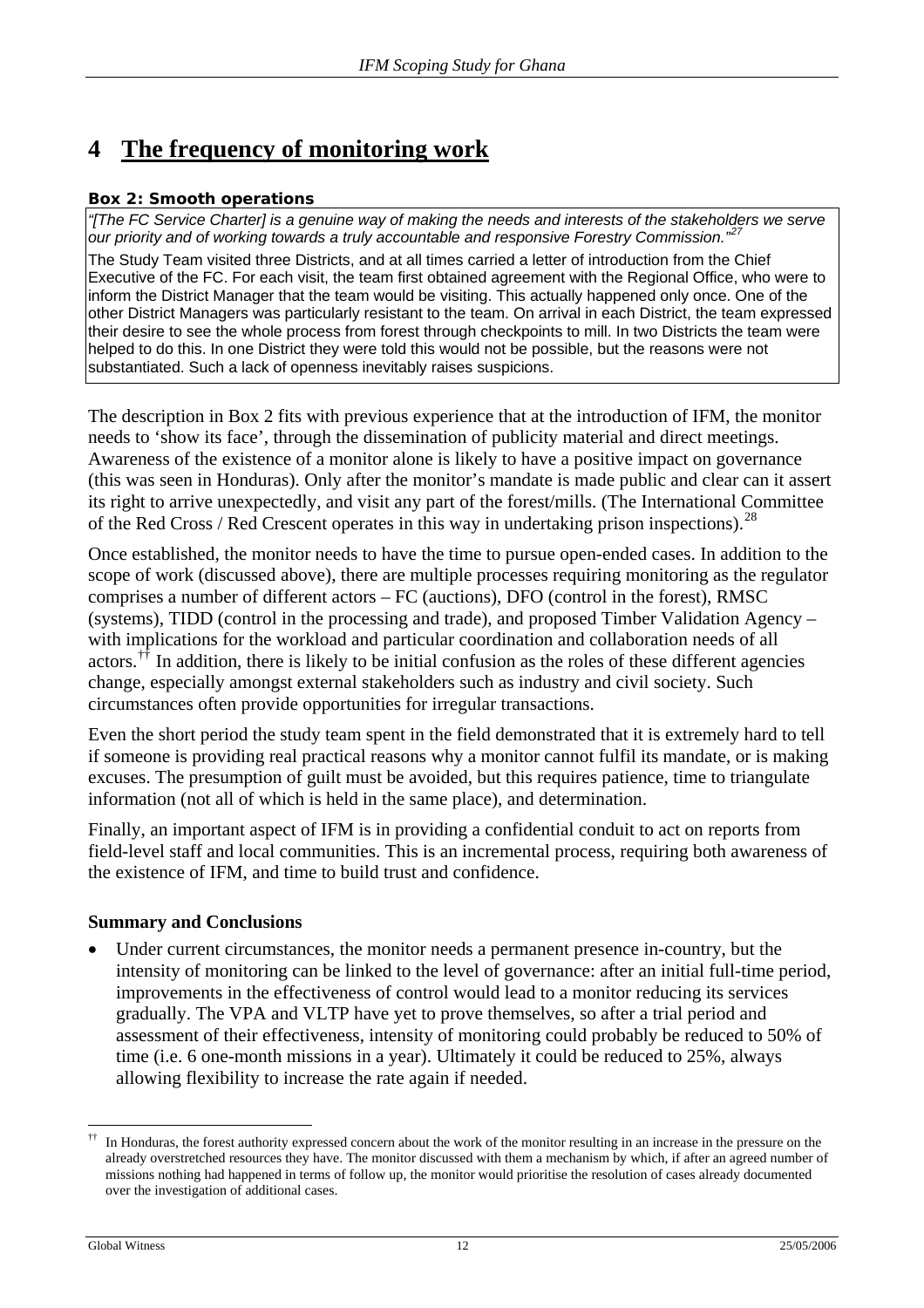- <span id="page-12-0"></span>It is not easy to see how IFM which relies only on intermittent 'spot-checks' will be effective. It will limit the establishment of trust and confidence, will restrict the scope of investigations, undermine the notion of unpredictability of visits and responsiveness, and ultimately will call into question the monitor's assessment of the reliability of the system it is monitoring.
- There are also severe practical difficulties with operating in this way. The monitoring team typically consists of only one expatriate and five local staff (including support staff). For the local IFM staff, discontinuity of job security would undermine morale and motivation if monitoring work was not continuous. For local and international staff, arbitrary deadlines such as the end of a 'spot-check' time slot, short-term consultants' contracts and/or a flight home will be a significant impediment.
- In assessing the intensity of monitoring, it is important to consider the establishment of strong and effective local civil society watchdogs groups: IFM is likely to be required for as long as such groups value it.

### **5 The relationship between an international monitor and local organisations**

The Study Team made efforts, through the NGO umbrella group Forest Watch Ghana, to identify local NGOs who might be potentially interested in delivering IFM. They observed little interest amongst local NGOs to have a formal monitoring contract with a state institution. Contracts local NGOs have with the government in other sectors tend to cover joint service delivery, whereas the role of the monitor is to critically examine the effectiveness of state agencies in law enforcement.

There is also a feeling shared by many stakeholders that local NGOs are often 'too political' to accept the objectivity and integrity required of IFM. This feeling was communicated in a number of ways: local NGOs are too easy to buy off; they are too dependent on the vagaries of their funders to remain committed; they are private businesses in disguise; their approach may not be the same as an experienced monitor; and international-local partnerships may be artificially created in order to meet the requirements of competitive tendering, and therefore fragile.

These sentiments concur with experience in Cameroon, namely that the monitor needs to remain irreproachable, is bounded by its contract, and by-and-large should leave interpretation of the reports to others. In all previous monitoring projects, the monitor's only *raison d'être* in a country is to monitor. By definition, any pre-existing local NGOs exist for a different purpose, which does not necessarily fit well with a monitoring function. In Honduras, although the monitoring function is increasingly led by a local organisation (the Human Rights Commission), the forest authority has asked Global Witness to continue a back-stopping function in order to ensure the credibility of IFM there.

In the tendering process in 2004 for the IM contract in Cameroon, 11 organisations were invited to tender (all non-profit), two of which were local (both universities). Overall one organisation actually submitted a tender at all, and five wrote to give reasons why they did not tender.

### **Summary and Conclusions**

- In the current circumstances, there is nothing to be gained by explicitly insisting in the invitation to tender that only combined local / international consortia are eligible.
- Potential local NGOs see their role as distinct and synergistic with IFM. However, it would be a mistake to extrapolate from the Study to conclude that no local organisation would be interested, and certainly local organisations should not be excluded from bidding in any competitive tendering process. However expectations of a response should be realistic.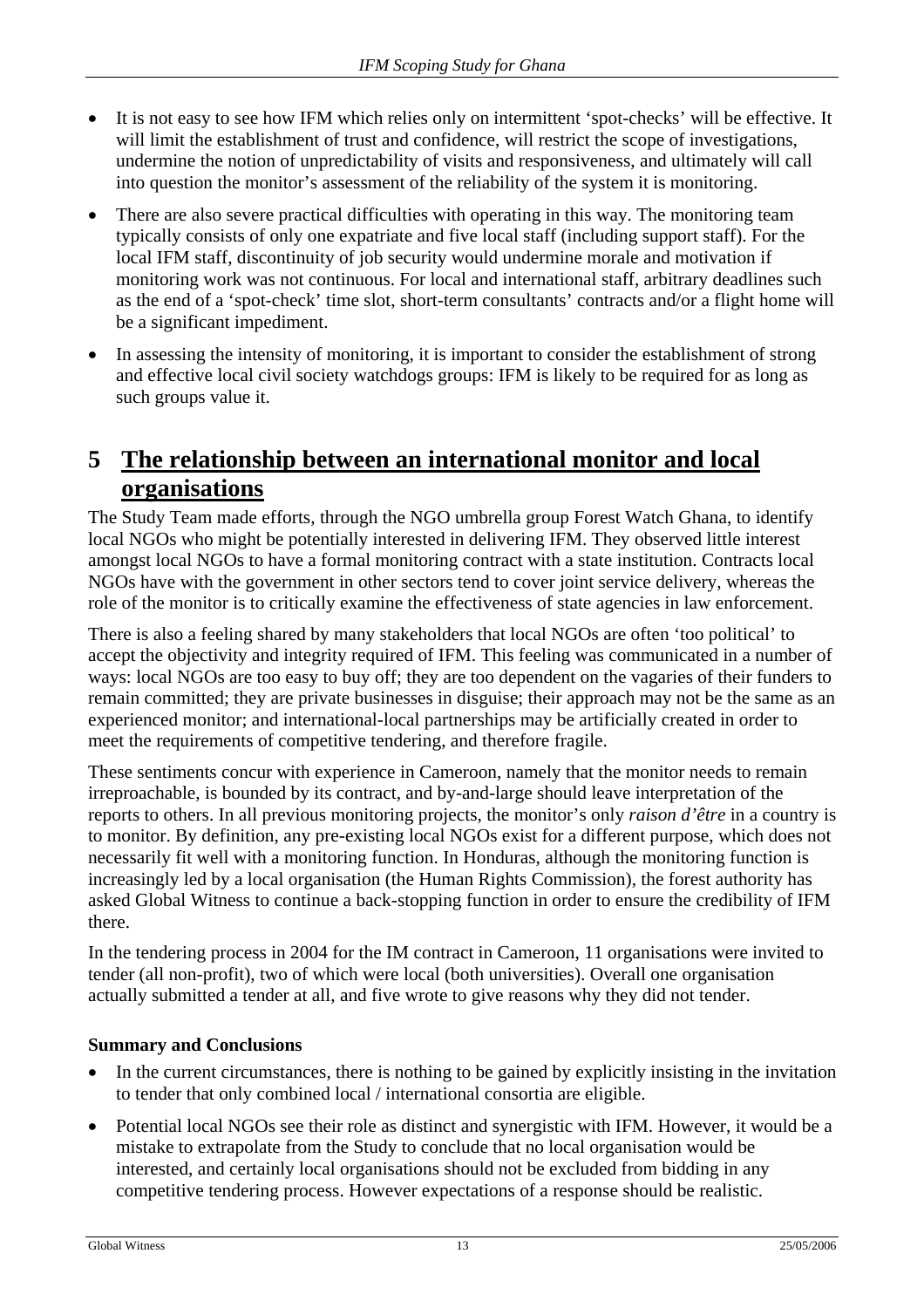- <span id="page-13-0"></span>• In line with the different functions, any capacity building of local NGOs to enable them to hold the government to account should be facilitated independently of any formal monitoring contract.
- Experience of the only competitive tendering process on IFM held to date suggests that eligible, interested, and competent monitoring organisations are few in number, and thus competition may be contrived. A derogation from the norms of international competitive tendering may be appropriate. Furthermore, in support of the conclusions in Section 1 and 2, IFM is likely to be most effective where it is established gradually, through pilot / demonstration missions and negotiation, rather than a blue-print approach.

## **6 The Host and Reporting Panel**

There are three potentially separate targets for the reports of the monitor: Reporting Panel (for technical / legal validation of mission reports); Host (for administration of the contract); and Actors (those who are expected to act on the reports).

The Ministry of Finance and Economic Planning (MoF) is an important actor in the forest sector, and one which has not been considered relevant by the EU in other producer-consumer Partnership Agreements (such as in fisheries and food hygiene). This exposes a clear risk of a mis-match of objectives between the EU and Partner Countries in respect of VPAs: The VLTP is seen as *primarily* a 'domestic initiative', in which Ghana tends to prioritise development objectives of SFM and revenue capture, whereas the VPA is perceived as an 'external initiative', in which the EU tends to prioritise trade objectives.

The Study Team spent some time in interviews considering various combinations, and present two general alternative designs for consideration.

### **Separation of functions**

One arrangement could be to separate the three functions (Figure 3). The Host Organisation would be as dispassionate an organisation as possible (e.g. the human rights commission CHRAJ, the environment agency EPA, the audit office OAG, or the parliamentarians' PSC). The Reporting

Panel would prioritise technical and legal over political qualities and contain **individuals** who are well informed about, and genuinely committed to SFM and equitable benefit sharing. The Actors would be the main ministries responsible for ensuring the recommendations in reports are acted upon.

Such an arrangement could make it politically easier to also include representation from industry and civil society, as they would have a clear role in minimising the risk that the efforts of IFM remain obscure (non-transparent) within state institutions.

The multi-stakeholder committee envisaged for the VPA could be a model. However, like the VPA committee, the Panel is advisory, and has a limited role beyond technical validation and little real power in the political process of agreeing action.

The role of the PSC as host presents a number of dilemmas: there is concern that such committees



#### **Figure 3: Separate Host, Reporting Panel, and Actors**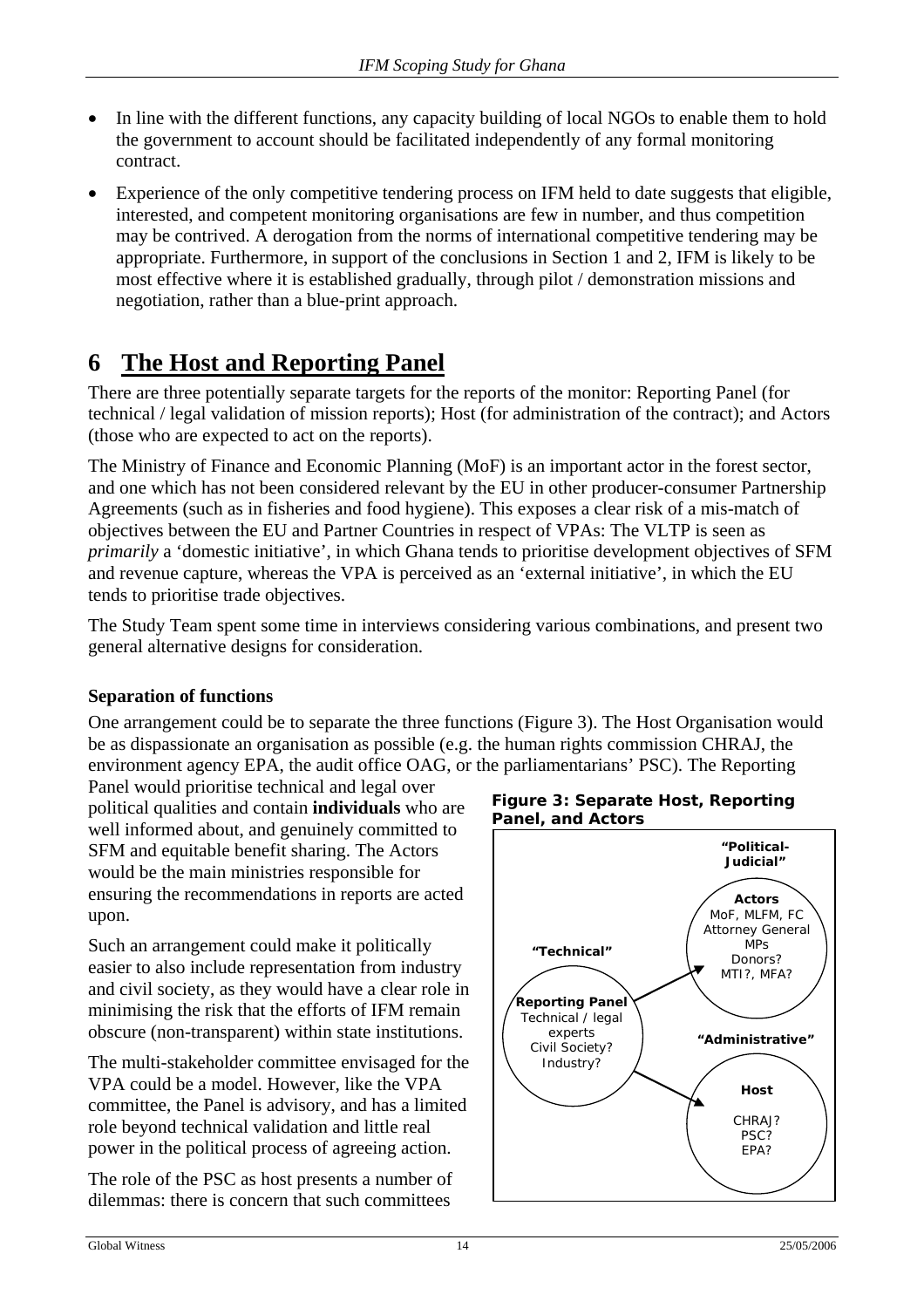<span id="page-14-0"></span>may lack sufficient independence from the Executive. Also, such a committee may be reluctant to enter into a contractual relationship potentially lasting longer than a parliamentary term, even though the Study Team understand it is legally entitled to do so.

The EU briefing on the subject supports the view that MLFM should not be host: "*To ensure independence, the government agency to engage the IM should not be directly involved in mathements, the government agency to engage the infusionality of all edity inversal in*<br>management or regulation of the forest resource or industry.<sup>"[29](#page-18-1)</sup> However, the EU may not have considered the separation of functions described above. As a modification to Figure 3 consideration should be given to a formula where the MLFM is administrative host but does not chair the Reporting Panel, in which case CHRAJ, EPA and the PSC could be represented in the Reporting Panel.

### **Single group**

A more traditional arrangement is to have the key Actor as the Host, and to have the Host chairing the Reporting Panel (Figure 4).

There are good arguments against having the forest authorities (MLFM or FC) as the chair of the

Reporting Panel, in order to avoid conflicts of interest, and having instead a different ministry. In particular it is essential that the funding for IFM is channelled independently of the focus institutions. However it is also recognised that some form of Memorandum of Understanding is required between the monitor and the FC in order to obtain access to information and to the forest.

Whilst the legislature, represented by the PSC, may appear to be an important party in the Reporting Panel, it is impractical to have the whole committee take part in meetings. But some representative or rapporteur might be appropriate.

**Figure 4: Host and Actors within Reporting Panel**



This arrangement puts ownership of the reports right where it should be – with those responsible for taking subsequent action. This group is understood to be similar to the Operating Council described in the VLTP. However, the make-up of this group is not defined in the most recent VLTP document.[30](#page-18-1) It is important to consider the role other relevant institutions, including the Ministries of Trade, Foreign Affairs, Finance, the Attorney General's office and the Office of the Administrator of Stool Lands might have in governance of the sector and therefore should be represented in the Operating Council. However, broad representation needs to be balanced against the need for a workable group who will meet regularly and validate IFM reports efficiently. It may be appropriate that a technical / legal sub-committee of the Operating Council is given this task by the broader Council.

### **Summary and Conclusions**

- The monitor should report to a multi-stakeholder Reporting Panel which meets regularly and automatically (not at the discretion of the chair or Host). There are various options for the makeup of this Reporting Panel, and the final arrangement may be a pragmatic one related to the final nature of the VPA and VLTP.
- The mandate under which the monitor operates is linked to these options. A welcome innovation over IFM in the past would be to base the IFM mandate in a law, decree or Legal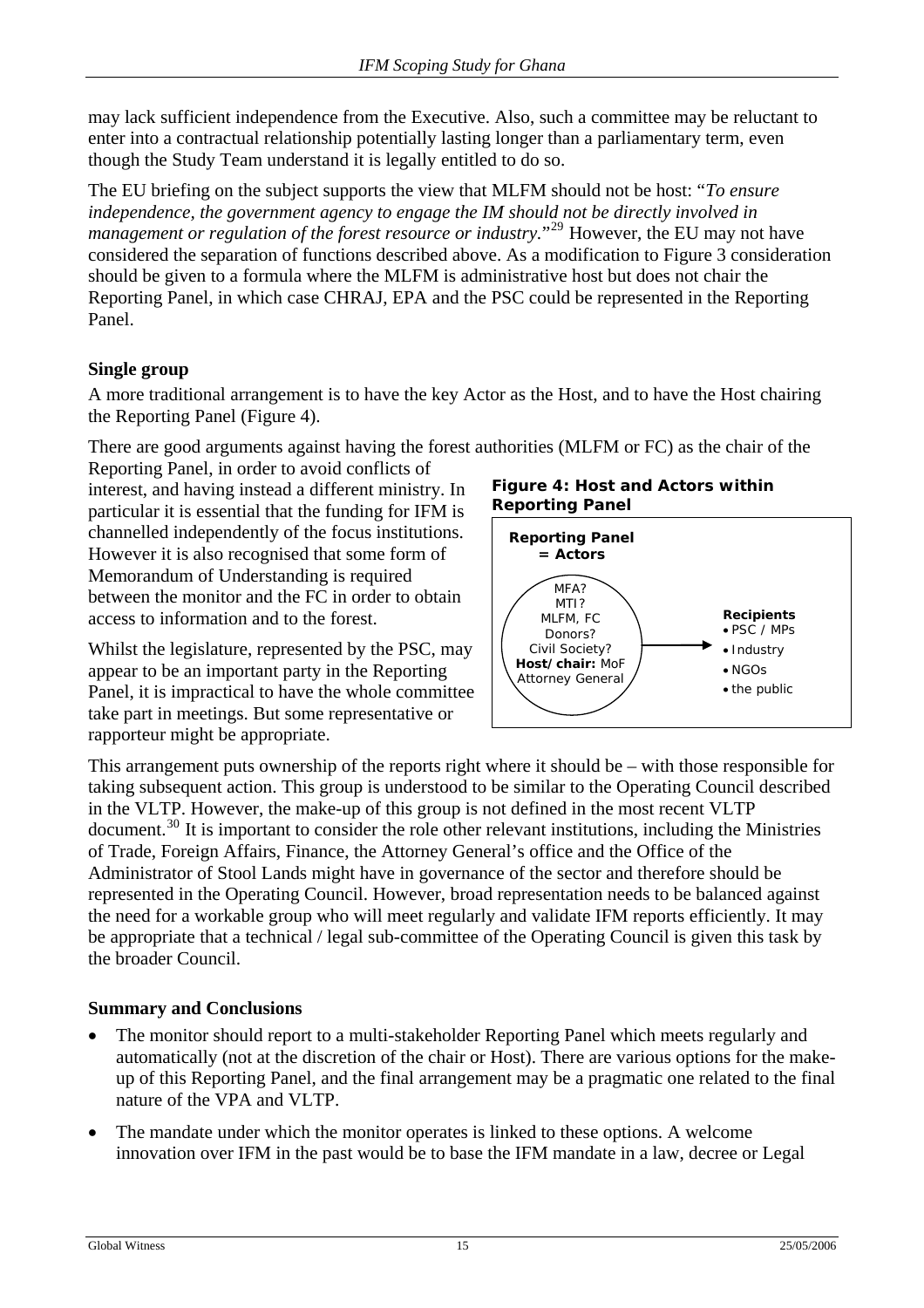<span id="page-15-0"></span>Instrument (LI), probably in conjunction with any LI required for the VLTP or VPA.<sup>[‡‡](#page-15-1)</sup> This option has clear advantages over a straightforward monitoring contract. It would formalise the Reporting Panel, and give it, as a group, the legal identity required to enter into contracts. It is similar to the 'consumer panels' statutorily required following divestiture of public utilities in other parts of the world.

• A clear legal framework for IFM would also place it properly as one element in a system of accountability – a set of checks and balances – rather than being seen as a single agency. This would also represent a clear exit strategy for an international monitor, by institutionalising the IFM function and therefore requiring replacement by a local group.

## **7 Publishing protocols**

The Study Team heard many examples of different stakeholders presenting information quite inconsistently. For example the Annual Allowable Cut (AAC) ranged from 1.2m  $m^3$  to  $3m m^3$ ; the trigger for concern about input-output discrepancies was 50% to 80%; and comments on the level of stumpage fee indebtedness ranged from 'irreconcilably high' (i.e. unpayable) to 'quite normal'.

In contrast to this variety of interpretations, **independent** studies would present critical, impartial analysis of the state of the forest sector, all the evidence irrespective of nature and responsible actors of the reported infraction, minimise the 'spin' or bias, and provide decision-makers with objective information. IFM takes a lead from public interest processes such as judicial reviews and parliamentary enquiries. In these, the full evidence and unrestricted results of enquiries and investigations is published. Thus the focus of IFM reporting should be seen in the context of a range of audit-monitoring approaches (Table 1).

<span id="page-15-2"></span>

| $x = 'no'$<br>$\sqrt{ }$ = 'yes' | Audit<br>'Box Ticking'     | Somewhere in the middle                    | $IFM = Legal$<br>Reporting | <b>Public Interest</b><br>Litigation                     |  |  |  |
|----------------------------------|----------------------------|--------------------------------------------|----------------------------|----------------------------------------------------------|--|--|--|
| Reporting on                     | A summary of the<br>system | A summary on individual<br>license-holders | <b>Full Evidence</b>       | <b>Full Evidence</b>                                     |  |  |  |
| <b>Naming names</b>              | ×                          | license-holders √                          |                            |                                                          |  |  |  |
| Detailing<br><b>linfractions</b> | ×                          | ×                                          | ✓                          |                                                          |  |  |  |
| Take legal action                | ×                          | ×                                          | $\mathbf x$                |                                                          |  |  |  |
| Impact (domestic)                | weak                       | medium, higher with VPA                    | high                       | high                                                     |  |  |  |
| Impact<br>(international)        | weak                       | medium, higher with VPA                    | high                       | high                                                     |  |  |  |
| <b>Risks</b>                     | nothing changes            |                                            |                            | obfuscation, delay, ownership ambiguous,<br>libel threat |  |  |  |

**Table 1: Auditing and Monitoring** 

The EU FLEGT Briefing No. 9 suggests that "*IM is limited to assurance that the verification and licensing meet agreed criteria, and, and does not include reporting on forest crime*".<sup>[31](#page-18-1)</sup> In reality, it is difficult to separate the two functions: the monitor needs to be able to document individual cases in order to provide objective evidence of the existence of systemic problems. The question then arises about whether all the evidence needs to be published. The notion that evidence of illegality might be retained within the Reporting Panel and only Summary Reports be placed in the public domain has some clear disadvantages:

It would risk the entire VPA licensing system being suspended when only one contractor ('legality license holder') was in breach, and without disclosing to other operators what the reason is.

<span id="page-15-1"></span> $\overline{a}$ ‡‡ In Honduras, the new draft forest law has included some aspects of monitoring. Early discussions in Liberia also indicate a desire on the part of the Liberia Forest Initiative (LFI) to do this.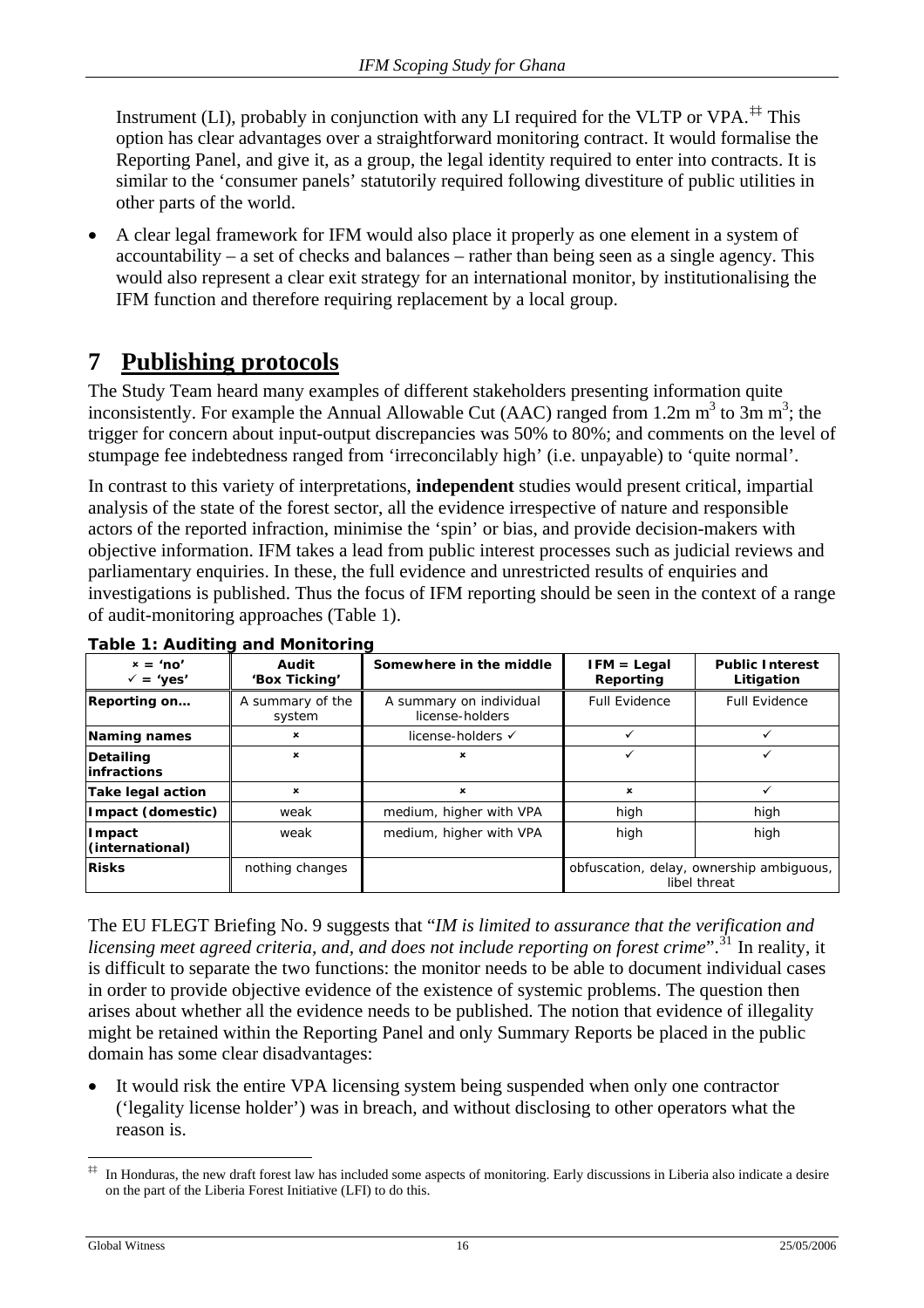- <span id="page-16-0"></span>It would mitigate against investigations into potential systemic corruption through the structure of the industry (cartels, misrepresentation of company ownership), and the organised structure of apparently independent and anarchic chainsaw operators, for example.
- It would make the position of the monitor untenable. Any leak of information would lead to the monitor being used as a scapegoat, as they are the least permanent and most readily replaceable Panel member.
- It would promote impunity and resistance against transparency, by 'turning a blind eye' instead of assuring deterrents by 'shining the spot-light'.
- The delay in publications implied by publishing only summary reports would carry the risk that evidence disappears. This has been observed in Cambodia as monitoring reports are published only quarterly.

These risks would be ameliorated to some extent if (as shown in the 'somewhere in the middle' column in [Table 1](#page-15-2)) the license-holders where named in Summary Reports. These public reports might be formatted as in [Table 2](#page-16-1). A reporting protocol like this would enable the FC to suspend the licenses of individual companies where they were in breach of the licensing requirements, without having to suspend the whole trade. However, if the reports of the monitor demonstrated that the FC (or other agencies with responsibility for legality licensing) had proven themselves repeatedly incapable of dealing with such cases, the EU has a whole would lose faith in the system, and would be advised to suspend all imports.

#### **Table 2: Progressive reporting for legality licensing**

<span id="page-16-1"></span>

| <i>First inspection</i>      |  |                                                                                                            |  |  |  |  |
|------------------------------|--|------------------------------------------------------------------------------------------------------------|--|--|--|--|
| <b>System Summary</b>        |  | $\sqrt{}$ No concerns identified at the system level                                                       |  |  |  |  |
| License Holder A             |  | $\checkmark$ No concerns identified with 1 <sup>st</sup> contractor                                        |  |  |  |  |
| License Holder B             |  | Olinsufficient data for assessment of $2nd$ contractor                                                     |  |  |  |  |
| License Holder C             |  | * Minor concerns identified with 3 <sup>rd</sup> contractor                                                |  |  |  |  |
| License Holder D             |  | <b>**</b> Significant concerns identified with 4 <sup>th</sup> contractor – license should be suspended    |  |  |  |  |
| License Holder E             |  | *** Serious concerns identified with 5 <sup>th</sup> contractor – license should be suspended              |  |  |  |  |
|                              |  |                                                                                                            |  |  |  |  |
| After many inspection rounds |  |                                                                                                            |  |  |  |  |
| System Summary               |  | $\overline{x}$ System unable to rectify failures: EU stops accepting any timber $\left\langle \right\vert$ |  |  |  |  |
| License Holder Z             |  | No concerns identified                                                                                     |  |  |  |  |
| License Holder Y             |  | <b>**</b> Significant concerns identified – license should be suspended                                    |  |  |  |  |
| License Holder X             |  | *Minor concerns identified                                                                                 |  |  |  |  |
| License Holder D             |  | Significant concerns previously identified have been rectified                                             |  |  |  |  |

### **Summary and Conclusions**

- Comparisons with financial audit systems, whilst useful, underestimate the political and lowgovernance environment in which IFM operates. A monitoring initiative which does not take account of this will risk becoming an exercise in 'green-wash'. Evidence from other countries suggests that monitors may simply strengthen the politically expedient position that illegality is carried out by poor people with few livelihood alternatives, when in fact it is a well organised commercial operation sanctioned by the highest state authorities.
- A distinction needs to be made between information gathering and reporting:

License Holder **E**  $\left| \begin{matrix} \mathbf{x} \cdot \mathbf{x} \\ \mathbf{y} \end{matrix} \right|$  Serious concerns previously identified are **not been rectified** 

− Without doubt, the information gathering stage needs to be carried out with thoroughness and integrity, and this will involve identifying individuals and individual cases. It is for the responsible authorities and judiciary to deal with these individuals, not the monitor.

 $\overline{\phantom{a}}$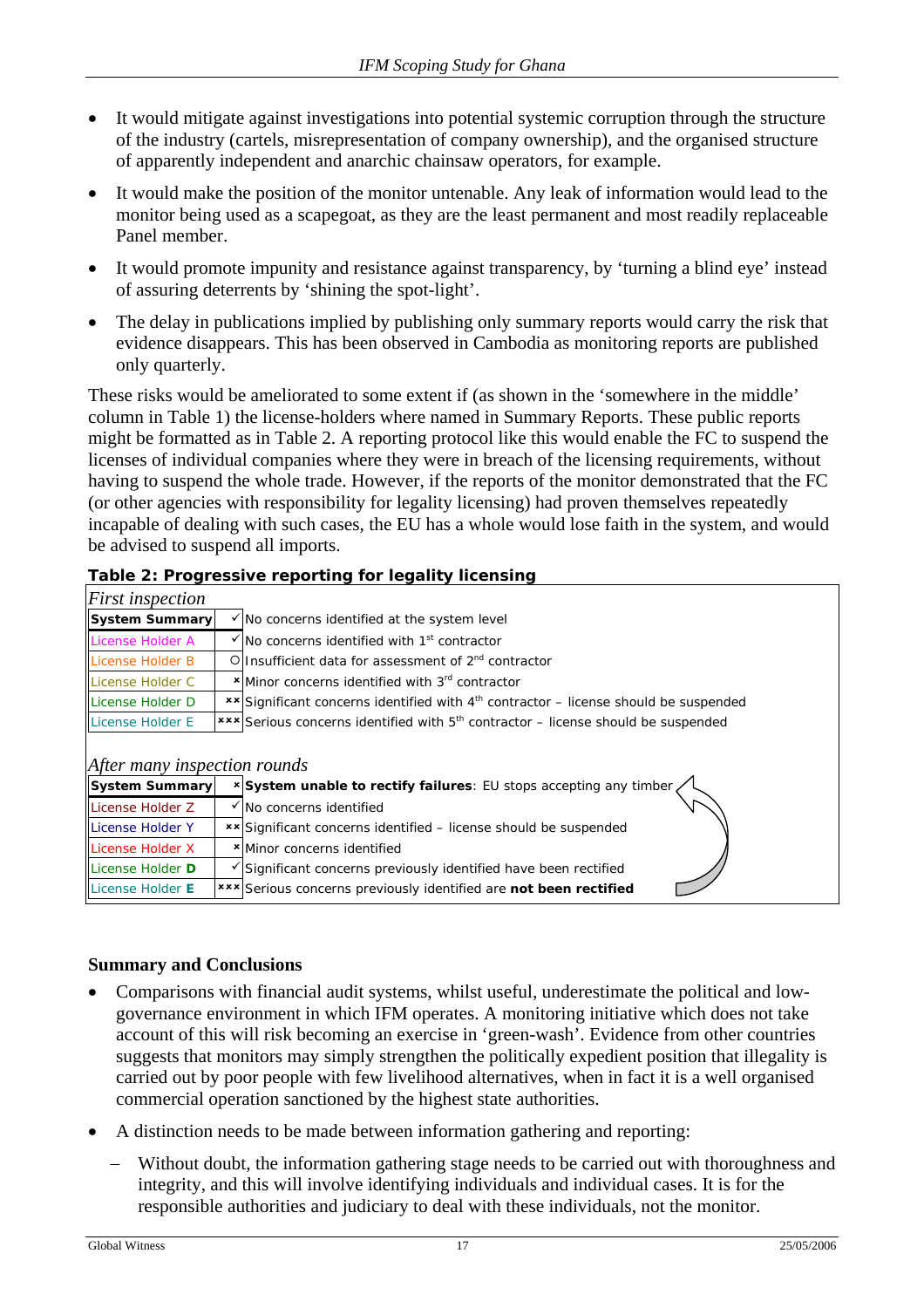- <span id="page-17-0"></span>In respect of the reporting function of IFM, publication of all the monitor's findings and the full evidence base is the most effective way to provide the transparency necessary for decision making. IFM will report weaknesses to the relevant authority for corrective measures to be taken, and in facilitating full transparency, empower civil society to hold to account those involved in obstructing the system. Ultimately, the success of monitoring will be judged more by the corrective measures taken than by the number of cases reported.
- With reference to VPA legality licensing, a mechanism is required which operates at two levels: first, to allow the authorities to suspend some licenses without disrupting others; and second to facilitate the EU in making an informed judgement on the efficacy of the system as a whole.
- Immaterial of the negotiation of a VPA or creation of a well implemented VLTP, publishing acts of illegality, those responsible and the full evidence allows fair and transparent calculation of the fines; i.e. that the punishment fits the crime. It is on this basis that public credibility in the system will be established and maintained. Indeed, successful prosecution of infractors could be regarded as an indicator that the system is functioning as it should.

## **References**

- 1 See for example Ministry of Lands Forestry and Mines (2005). The true cost of legal timber. VPA Discussion Paper 1. Accra, Ghana Ministry of Lands Forestry and Mines. 2
- Forest Watch Ghana (2004). Ghana Loses ¢900 Billion (\$100 million Dollars) Annually from Uncollected Timber Rights Fees! Daily Graphic. Accra: p.6.
- Ghana Forest Sector Development Project (2004). Personal Communication. 4
- Chris Beeko, Mark Parren et al. (2005). Review of the Ghana Forestry Commission's 'Validation of Legal Timber' Programme (VLTP) - Draft Inception Report, SGS / Ghana Forestry Commission. p.4 5
- Chris Beeko (2005). Validation of Legal Timber & Sustainable Forest Management in Ghana. Presentation to Tropenbos International Ghana Conference on Restoration and Sustainable Management of Forests in Ghana, July 5-7, Elimina. 6
- Ghana Forestry Commission (2004). Legal Timber Validation Programme of the Forestry Commission, Ghana, Ghana Forestry Commission. p.ii 7
- In both January and April 2005 the FC published press statements to the effect that "The names of timber companies who fail to pay their debts … will be published … as 'Timber Companies not of Good Standing'". Daily Graphic, 4 January (p.15) and 1 April (p.35) 2005.
- Chris Beeko, Mark Parren et al. (2005). Wood Tracking System: Systems requirement analysis. Validation of Legal Timber Programme. Accra, Ghana, SGS / Ghana Forestry Commission. p.6 9
- Forest Watch Ghana (2005). National meeting on Ghana's proposed entry into a Voluntary Partnership Agreement with the
- European Union Civil Society Position.<br>10 Forest Watch Ghana (2004). Ghana Loses ¢900 Billion (\$100 million Dollars) Annually from Uncollected Timber Rights Fees!
- Daily Graphic. Accra: p.6.<br>
<sup>11</sup> Radio Justice; Tamale (2005). Forest watch to sue Forestry Commission. GhanaHomePage.<br>
www.ghanaweb.com/GhanaHomePage/NewsArchive/artikel.php?ID=92047
- <sup>12</sup> Forest Watch Ghana (2005). National meeting on Ghana's proposed entry into a Voluntary Partnership Agreement with the European Union - Civil Society Position.<br>
<sup>13</sup> Nayon Bilijo (2005). Towards the introduction of IFM in Ghana – A discussion paper commissioned by Global Witness.
- Available from the author or Global Witness.<br><sup>14</sup> European Commission (2005). A timber legality assurance system. FLEGT Briefing Note 9, European Commission.<br><sup>15</sup> Chris Beeko, Mark Parren et al. (2005). Wood Tracking Syste
- 
- Programme. Accra, Ghana, SGS / Ghana Forestry Commission.<br><sup>16</sup> See for example "Bizarre loss of 70bn at Forestry Commission", Ghanaian Chronicle 24 May 2005; and "Timber assoc. sues
- 
- Forestry Commission", Ghanaian Chronicle 16 June 2005. 17 Chris Beeko, Mark Parren et al. (2005). Wood Tracking System: Systems requirement analysis. Validation of Legal Timber Programme. Accra, Ghana, SGS / Ghana Forestry Commission.<br>
<sup>18</sup> Ibid. p. 17<br>
<sup>19</sup> Kesim Kesangsı Ministat fan Land and Forestry (2002). Timber
- 
- 19 Kasim Kasanga; Minister for Land and Forestry (2003). Timber Resources Management (Amendment) Regulations, Government
- of Ghana. **LI 1721**[. Bidding Procedures, Sub-regulation 12 \(b\)](http://www.fcghana.com/publications/forestry_issues/index.htm).<br><sup>20</sup> See [www.fcghana.com/publications/forestry\\_issues/index.htm](http://www.fcghana.com/publications/forestry_issues/index.htm) for these Stumpage / Rent Disbursement Reports, the latest of
- which is for the period 1 January to 30 June 2005.<br><sup>21</sup> Ghana Forestry Commission (2001). The Service Charter of the new Forestry Commission. Accra, Ghana Forestry Commission. [www.fcghana.com/forestry\\_commission/charter/new\\_commission.html](http://www.fcghana.com/forestry_commission/charter/new_commission.html)